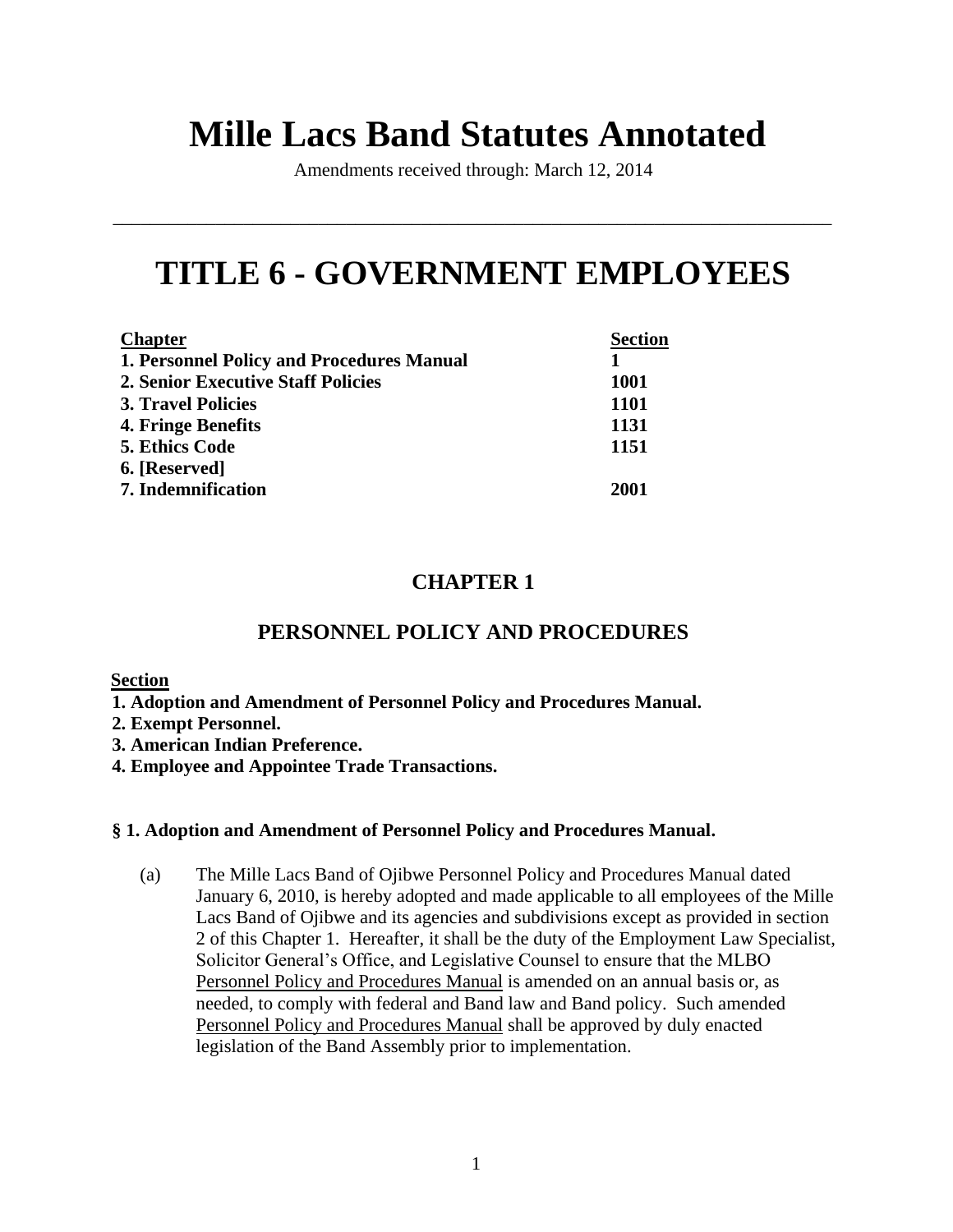(b) The Mille Lacs Band of Ojibwe (MLBO) Personnel Policies and Procedures, as amended and approved on February 22, 2012, are hereby adopted. A copy of said Personnel Policies and Procedures Manual is attached to Band Ordinance 33-12 as Exhibit A.

## **Historical and Statutory Notes**

#### **Source:**

Band Ordinance 14-10, Title I, § 1. Band Ordinance 33-12, § 2.

# **§ 2. Exempt Personnel**.

- (a) The Mille Lacs Band of Ojibwe Personnel Policy and Procedure Manual applies to all Mille Lacs Band employees with the following exceptions who are specifically exempt:
	- (1) The Chief Executive;
	- (2) Secretary-Treasurer/Speaker of the Assembly;
	- (3) District Representatives;
	- (4) Elected members of the Nay Ah Shing School Board when acting in their official capacity;
	- (5) Employees of the Corporate Commission and its subsidiaries;
	- (6) Employees of the Gaming Regulatory Authority;
	- (7) Employees of the MLBO Police Department, except the administrative staff working within this department are not exempt;
	- (8) Department of Natural Resources enforcement staff when she or he is assisting the Mille Lacs Band Police Department; and
	- (9) Employees hired under contract for a particular purpose.
- (b) Appointed officials of the Band are subject to all provisions in the MLBO Personnel Policy and Procedures Manual except to the extent those provisions conflict with other applicable provisions of Band law.
- (c) According to 9 MLBS § 6, elected Nay-Ah-Shing School Board members are subject to removal from office as determined by 3 MLBS § 25.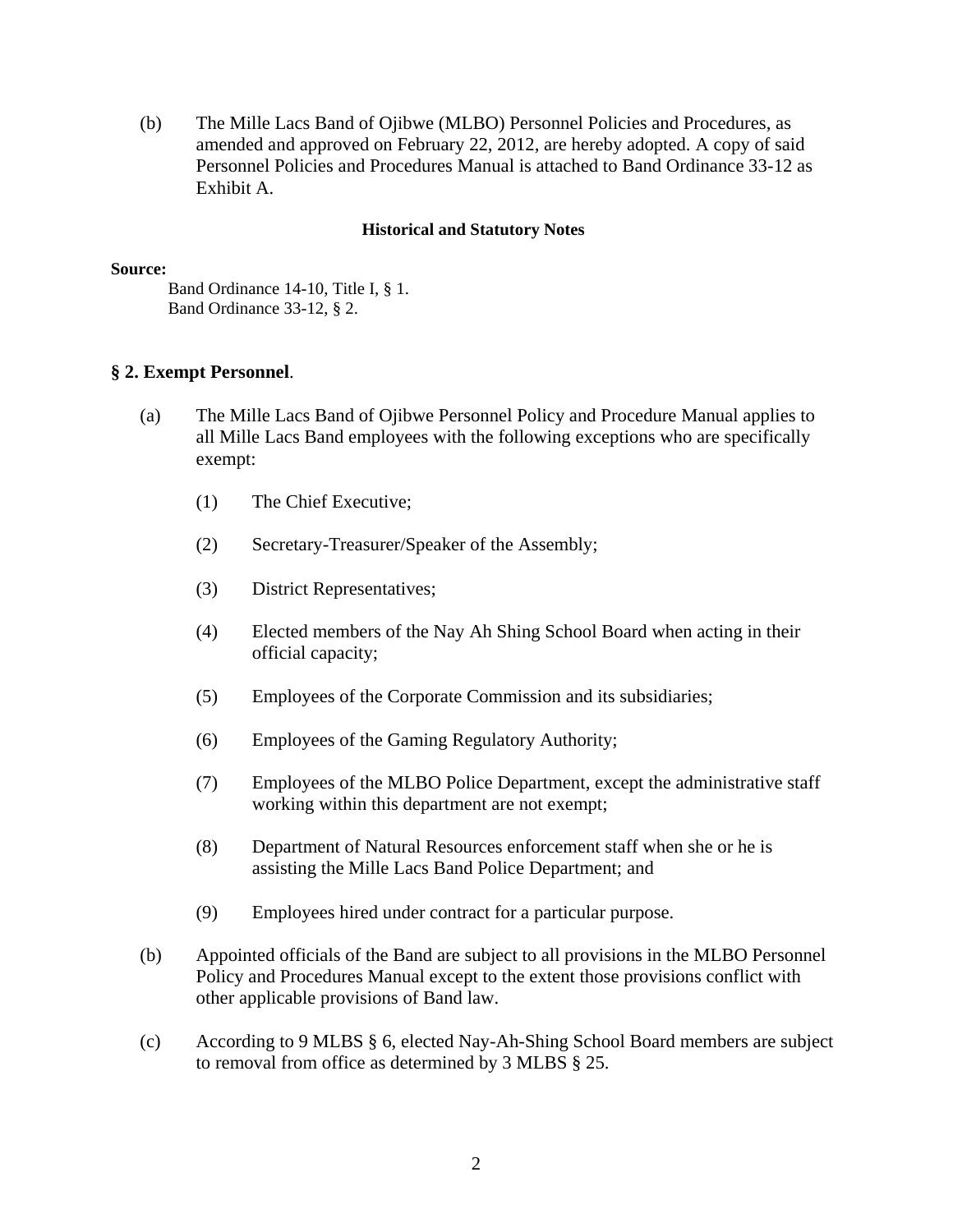#### **Source:**

Band Ordinance 14-10, Title I, § 1. Band Ordinance 33-12, § 1. Band Ordinance 23-14.

# **§ 3. American Indian Preference**.

- (a) The American Indian preference provisions in the MLBO Personnel Policy and Procedures Manual shall be construed in a manner that is consistent with the requirements of Chapter 5 of Title 18 of the Mille Lacs Band Statutes Annotated (the Band's Indian Employment Rights Ordinance or "TERO") and shall supersede all other provisions of Band law.
- (b) Assuming equal qualifications, the Personnel Policy and Procedures Manual provides American Indian preference will be given in employment recruitment, hiring, promotions, training and development in the following order:
	- (1) Band Members, defined as enrolled members of the Mille Lacs Band of Ojibwe Indians;
	- (2) Other Indians, defined as enrolled members of any other federally recognized tribe; and
	- (3) All others.

#### **Historical and Statutory Notes**

#### **Source:**

Band Ordinance 14-10, Title I, § 1. Band Ordinance 15-14, Title I, § 1.

#### **§ 4. Employee and appointee trade transactions**.

No employee or appointee of the Band shall be allowed to have any personal interest or concern in any business that sells services or goods to any Band entity, except as authorized with written permission by the Chief Executive.

#### **Historical and Statutory Notes**

#### **Source:**

Band Ordinance 14-10, Title I, § 1.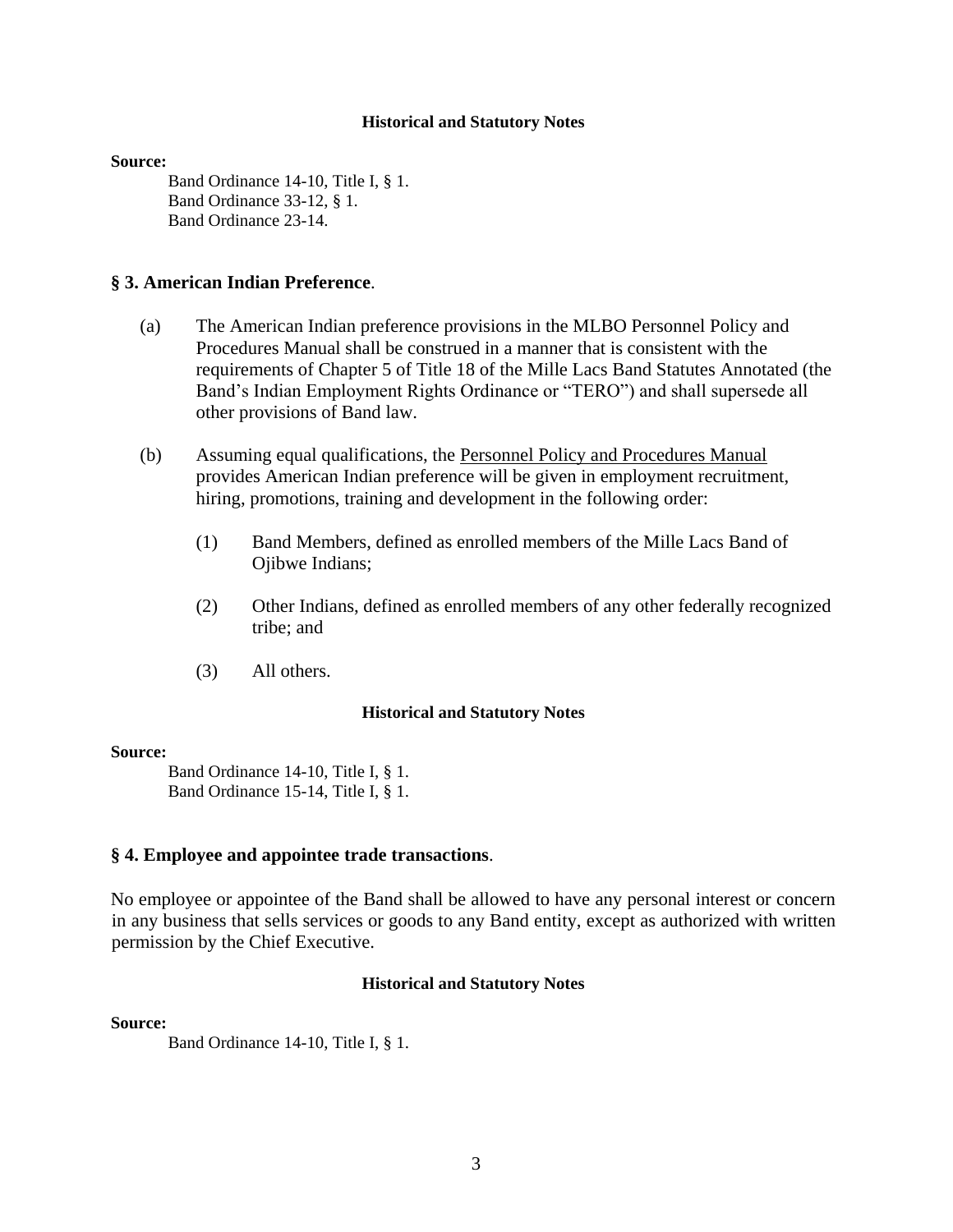# **CHAPTER 2**

# **SENIOR EXECUTIVE STAFF POLICIES**

**Section 1001. Payroll. 1002. Salary Status. 1003. Travel Mileage. 1004. Per Diem. 1005. Fringe Benefits – [REPEALED]. 1006. Effect of Resignation or Removal – [REPEALED]. 1007. Avoiding Conflict of Interest.** 

#### **§ 1001. Payroll**.

- (a) The Mille Lacs Band Assembly has determined that each appointed member of the government shall have a payroll check prepared after they submit and sign an authorized time sheet.
- (b) The Mille Lacs Band Assembly has determined their payroll is to be issued each Friday at 10:00 a.m. for the previously ended pay period of Friday.

#### **Historical and Statutory Notes**

#### **Source:**

Band Statute 1099-MLC-8, Gov. Pol., §§ 1, 1.2.

#### **§ 1002. Salary Status**.

- (a) All appointed members of the government are on salary.
- (b) Compensatory time shall not be available for Senior Executive Staff appointees of tribal government.

#### **Historical and Statutory Notes**

#### **Source:**

Band Statute 1099-MLC-8, Gov. Pol., §§ 1.3, 1.4.

#### **§ 1003. Travel Mileage**.

[REPEALED].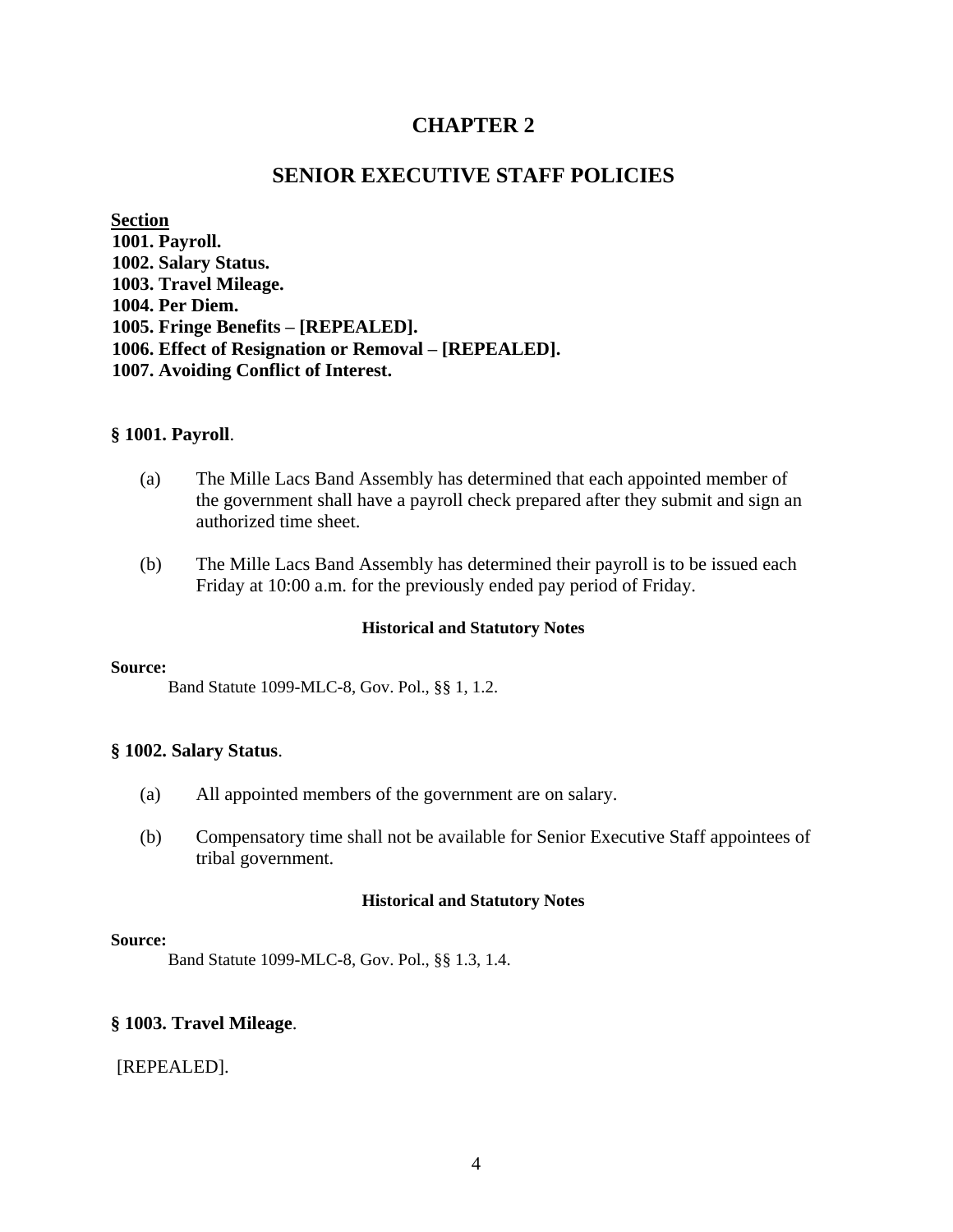#### **Source:**

Band Ordinance 39-98, § 2.

#### **§ 1004. Per Diem**.

#### [REPEALED].

#### **Historical and Statutory Notes**

#### **Source:**

Band Ordinance 39-98, § 2.

#### **§1005. Fringe Benefits.**

[REPEALD].

#### **Historical and Statutory Notes**

#### **Source:**

Band Ordinance 45-98, § 2.

#### **§ 1006. Effect of Resignation or Removal.**

[REPEALED].

#### **Historical and Statutory Notes**

#### **Source:**

Band Ordinance 45-98, § 2.

#### **§ 1007. Avoiding Conflict of Interest.**

- (a) Senior executive staff appointees of tribal government shall not use their appointed position for their own personal financial benefit or financial benefit of family members.
- (b) Appointed officials of tribal government shall not order the preparation of any type of check in which they/or an immediate family are to be the payee.
- (c) Senior executive staff appointees of tribal government shall not be loaned program/corporate funds under any circumstance provided that all programs follow the same policy.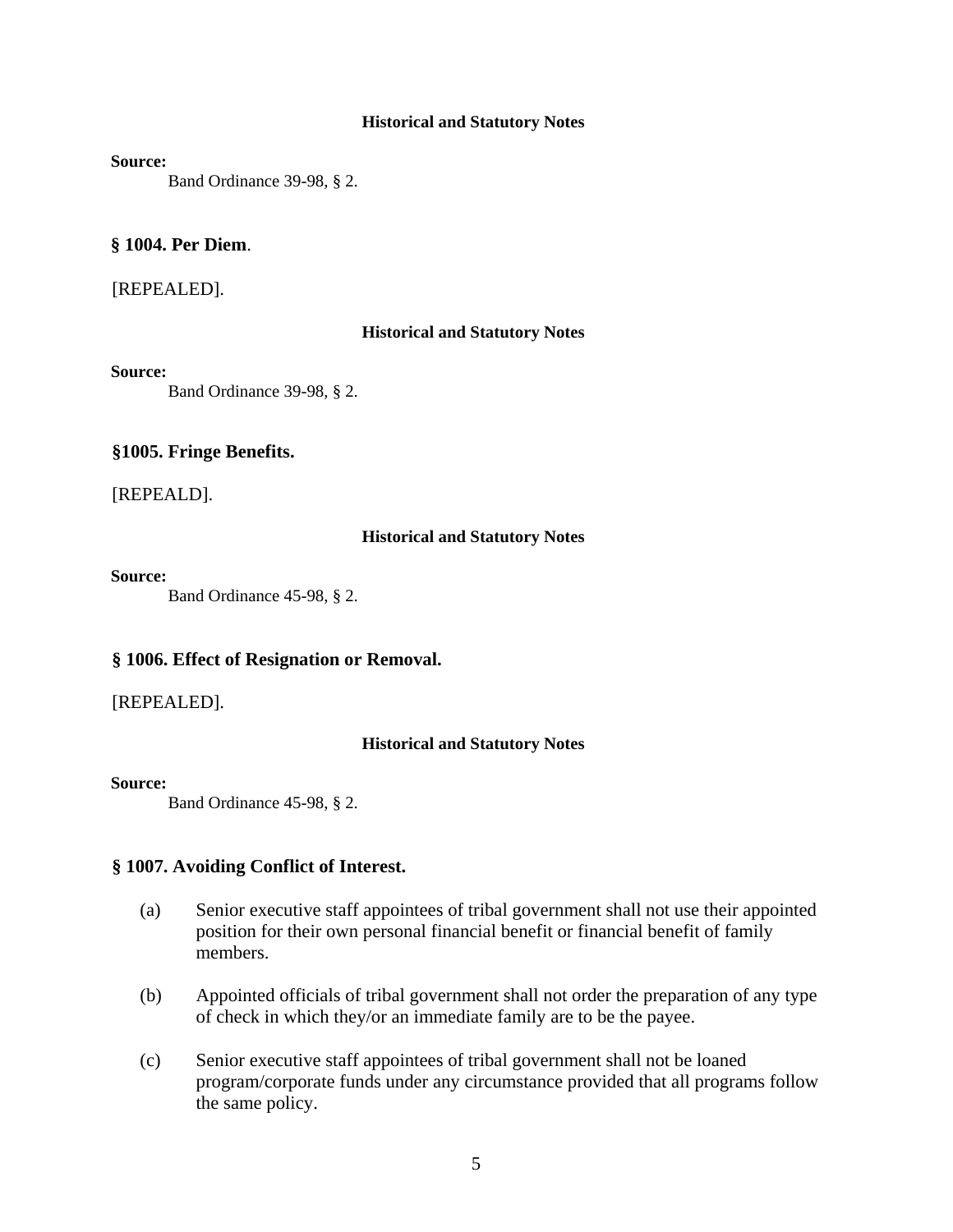**Source:**

Band Statute 1099-MLC-8, Gov. Pol., §§ 4.03-4.05.

#### **Cross References**

Leases of restricted lands under Band jurisdiction, *see* 6 MLBS § 11. Trade involving employees and appointees of Band, *see* 6 MLBS § 10.

# **CHAPTER 3**

# **TRAVEL POLICIES**

**Section 1101. Purpose. 1102. Definitions. 1103. Interpretation. 1104. Per Diem; Elected Officials Traveling on Business. 1105. Per Diem; Appointed Officials Traveling on Official Business. 1106. Mileage and Related Allowances. 1107. Allowable Travel Expenses. 1108. Airfare. 1109. Advancements and Deductions. 1110. Application of this Chapter.**

#### **§ 1101. Purpose.**

This Chapter is intended to establish a body of law governing travel for Elected Officials and Appointed Officials of the Mille Lacs Band of Ojibwe. The purpose of this Chapter is to provide a uniform set of regulations governing travel that will allow officials of the Band to represent the interests of the Band to the best of their abilities and to manage resources of the Band effectively and responsibly.

#### **Historical and Statutory Notes**

#### **Source:**

Band Ordinance 39-98, § 1.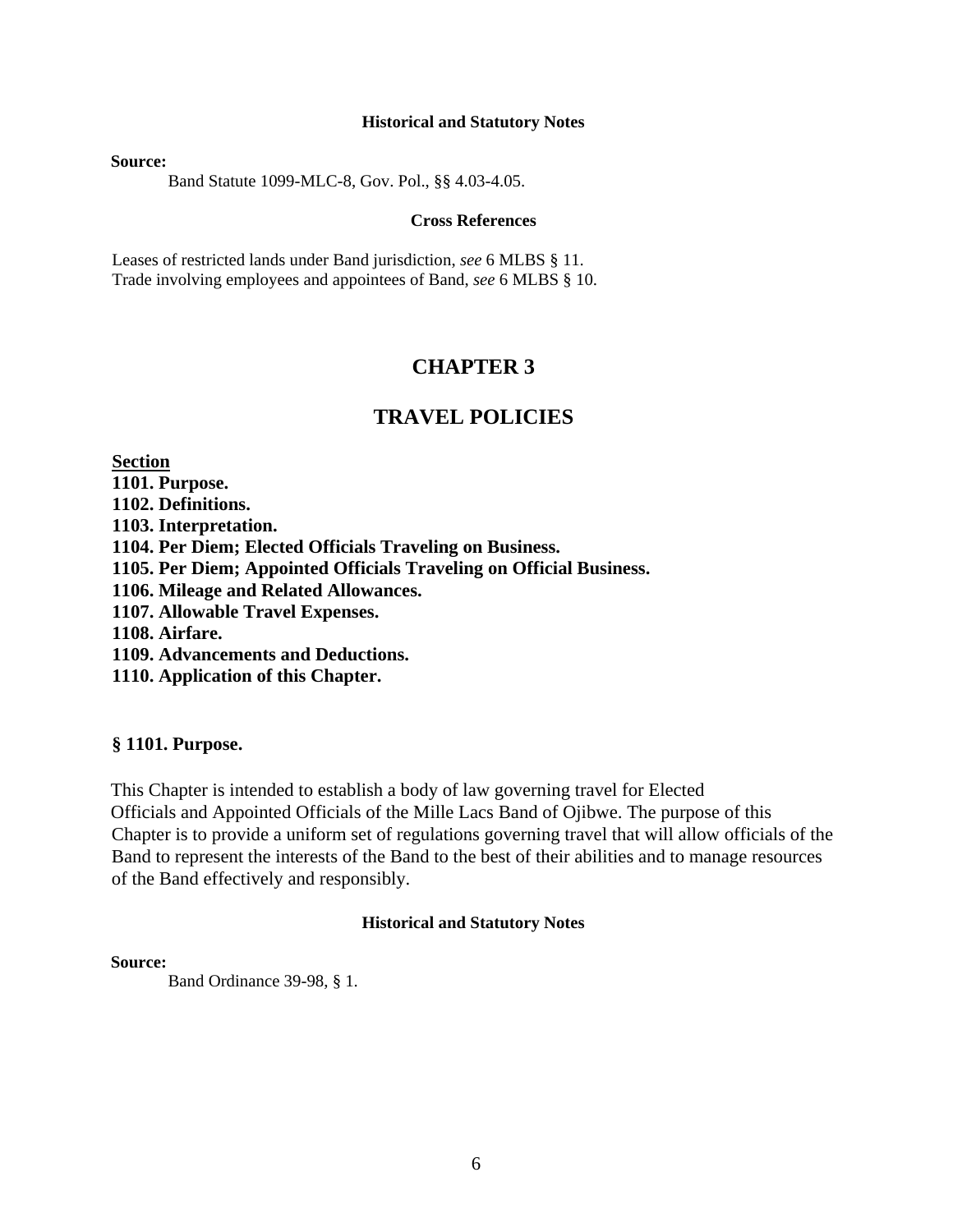# **§ 1102. Definitions.**

- (a) **Actual Expenses.** Out of pocket expenses paid by a traveler when traveling on official Band business that may be reimbursed to the traveler.
- (b) **Appointed Officials.** For purposes of this Chapter appointed officials of the Mille Lacs Band shall include but not be limited to, the Commissioner of Administration, the Assistant Commissioner of Administration, the Commissioner of Education, the Commissioner of Finance, the Commissioner of Health and Human Services, the Commissioner of Community Development, the Commissioner of Natural Resources, the Solicitor General, the Justices and Judges of the Court of Central Jurisdiction or any other person designated as a Senior Executive Staff employee.
- (c) **Elected Officials.** For purposes of this Chapter elected officials shall be the Chief Executive, the Secretary/Treasurer of the Band Assembly, and the District Representatives of the Band Assembly.
- (d) **Joint Resolution.** A resolution adopted by the Band Assembly that requires the concurrence of the Chief Executive to have the effect of law and which shall remain in effect until altered by the enactment of law or joint resolution.
- (e) **Misconduct.** Shall include but not be limited to unlawful behavior or other intentional and wrongful behavior other than negligence or carelessness.
- (f) **Necessary Expense.** An expense that is helpful and appropriate in assisting a traveler in the performance of their duty. An expense does not have to be essential to be considered necessary.
- (g) **Per Diem.** A payment made to a traveler for daily subsistence incurred for travel instead of payment made for the actual expense for subsistence while on travel.
- (h) **Senior Executive Staff.** All individuals employed by the Mille Lacs Band or a political subdivision having the status of Senior Executive Staff, as designated by their personnel file, and who are not otherwise designated as Appointed Officials including but not limited to the Deputy Assistant to the Chief Executive.
- (i) **Subsistence.** Lodging, meals, and other incidental expenses for the personal sustenance and comfort of the traveler.

# **Historical and Statutory Notes**

#### **Source:**

Band Ordinance 39-98, § 3.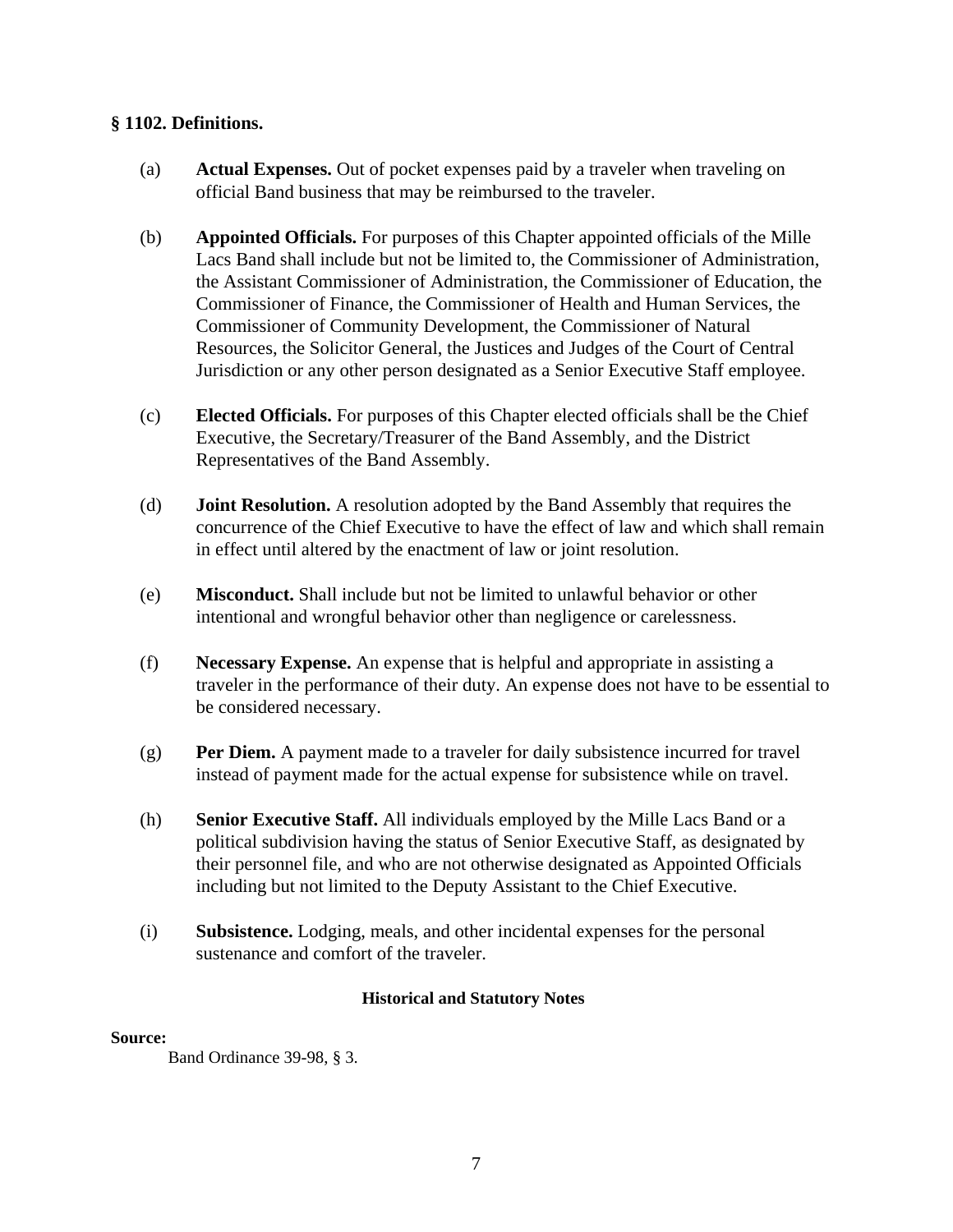# **§ 1103. Interpretation.**

The provisions of this Chapter shall be interpreted and applied liberally to accomplish the purpose of this Chapter and if a court of competent jurisdiction adjudges any section, provision or portion invalid, the remainder of the Chapter shall not be affected thereby.

#### **Historical and Statutory Notes**

**Source:**

Band Ordinance 39-98, § 4.

# **§ 1104. Per Diem; Elected Officials Traveling on Official Business.**

(a)

- (1) Under provisions prescribed by this Chapter, an elected official, when traveling on official Band business shall be entitled to any of the following:
	- (i) Per Diem at a rate not to exceed that established by joint resolution of the Band Assembly including;
		- (A) Lodging for elected officials traveling on behalf of the Band which shall be paid for with a Band credit card not to exceed an amount established by joint resolution of the Band Assembly;
		- (B) Elected officials shall receive payment for meals and incidentals at a rate pre-determined by joint resolution.
	- (ii) Reimbursement for the actual and necessary expenses of official travel not to exceed an amount established by joint resolution of the Band Assembly; or
	- (iii) Combination of payments described in subparagraphs (i) and (ii) of this paragraph.
- (2) For travel consuming less than ten hours in a single day, the payment prescribed shall be as set forth pursuant to this Chapter.

(b)

(1) Under the provisions set forth in this Chapter, an elected official who abandons the travel assignment prior to its completion: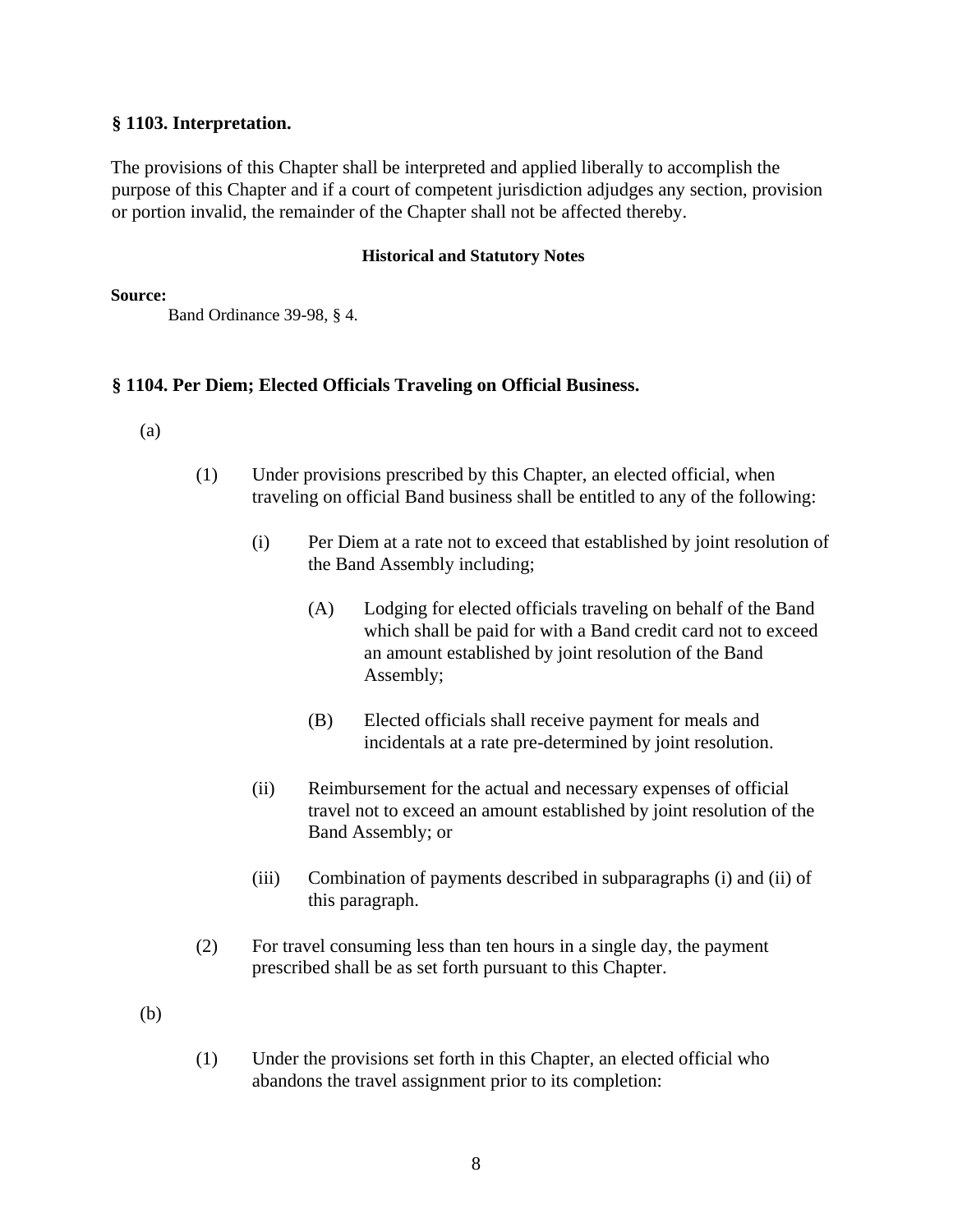- (i) Because of an incapacitating illness or injury is entitled to reimbursement for expenses of transportation to the elected officials designated post of duty, or home, as the case may be, and to payments pursuant to paragraph (a) of this section until that location is reached; or
- (ii) Because of a personal or family emergency (such as but not limited to serious illness, injury, or a death, or an emergency situation), the official shall be entitled to incur additional expenses to return to the designated post of duty or home, as the case may be.
- (2)
- (i) Under provisions of this Chapter, an elected official who, interrupts the travel assignment prior to its completion for a reason specified in subparagraph (1) of subparagraph (i) of this paragraph, may be allowed (subject to the limitation provided in this section);
	- (A) To incur transportation expenses to the location where necessary medical services are provided or the emergency situation exists;
	- (B) Payments pursuant to paragraph (a) of this section until that location is reached; and
	- (C) Reimbursement and payments or to incur expenses for the return to such assignment or location.
- (ii) The amount of additional expenses an elected official may incur, pursuant to subparagraph (2) shall be the elected official's actual cost of transportation to the location where necessary medical services are provided or the emergency exists, and return to assignment from such location, less the cost of transportation which the elected official would have incurred had such travel begun and ended at the elected official's designated post of duty, or home, as the case may be. The payments which an elected official may be allowed pursuant to subparagraph (A) of this paragraph shall be based on the additional time (if any) which was required for the elected official's transportation as a consequence of the transportation having begun and ended at a location on the travel assignment rather than at the elected official's designated post of duty, or home, as the case may be.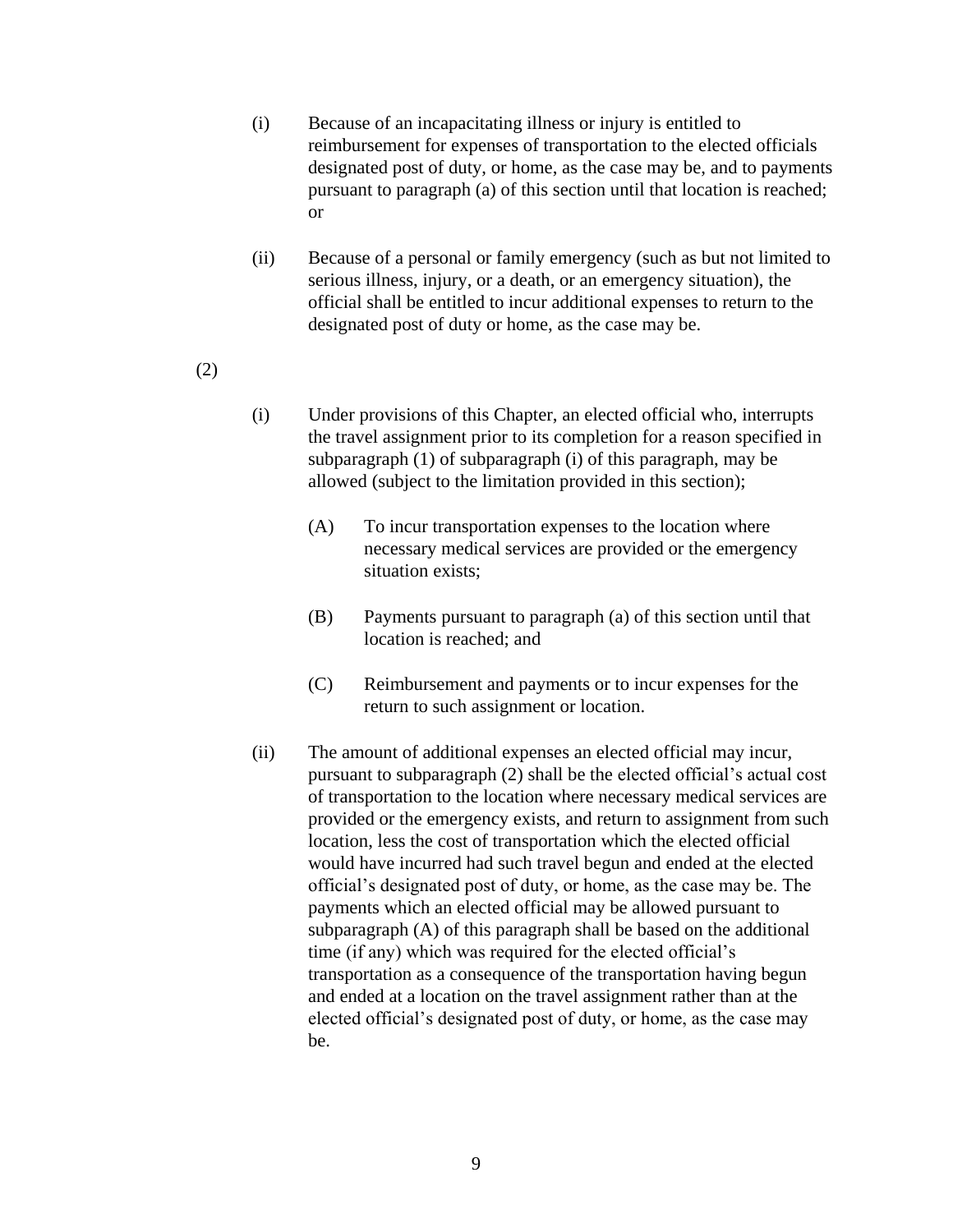#### **Source:**

Band Ordinance 39-98, § 5.

# **§ 1105. Per Diem; Appointed Officials Traveling on Official Business.**

#### (a)

- (1) Under provisions prescribed in this Chapter, an appointed official, when traveling on official business from the appointed official's designated post of duty, or away from home, is entitled to any of the following;
	- (i) Per Diem at a rate not to exceed that established pursuant to paragraph (c) of this section or as otherwise amended by joint resolution; or
	- (ii) Reimbursement for the actual and necessary expenses of official travel not to exceed an amount established pursuant to this Act or as amended by joint resolution of the Band Assembly; or
	- (iii) Combination of payments described in subparagraphs (i) and (ii) of this paragraph.
	- (iv) Lodging for appointed officials traveling on behalf of the Band which shall be paid for with a Band credit card not to exceed an amount established by joint resolution.
- (2) For travel consuming less than ten hours in a single day, the payment prescribed shall be as set forth in paragraphs (c) and (d) of this section.
- (b)
- (1) Under the provisions set forth in this Chapter, an appointed official who abandons their travel assignment prior to its completion;
	- (i) Because of an incapacitating illness or injury which is not due to an appointed official's own misconduct is entitled to reimbursement for expenses of transportation to the appointed official's designated post of duty, or home, as the case may be, and to payments pursuant to paragraph (a) of this section until that location is reached; or
	- (ii) Because of a personal or family emergency (such as but not limited to serious illness, injury, or a death or an emergency situation), the official shall be entitled to incur additional expenses to return to the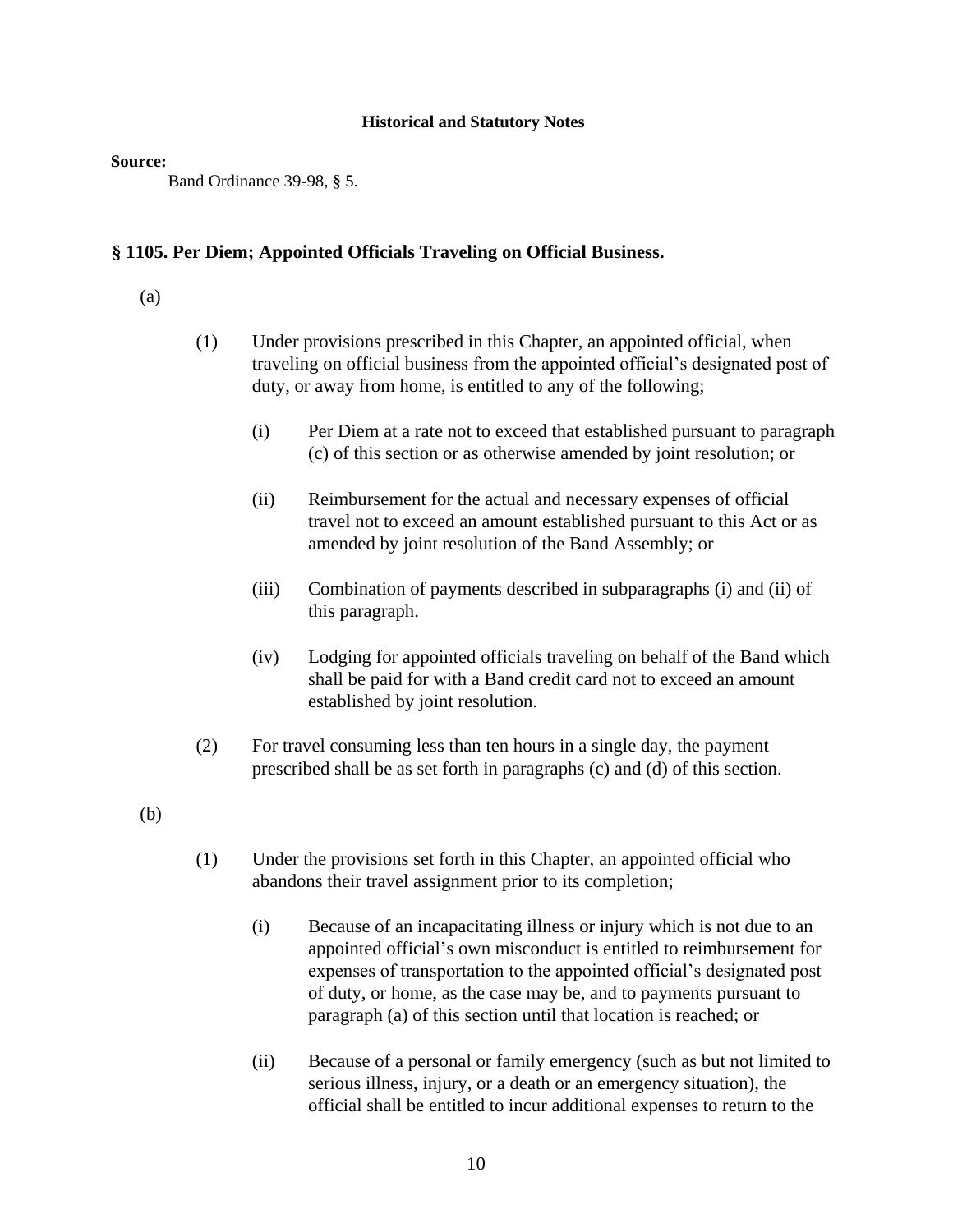appointed official's designated post of duty or home, as the case may be.

(2)

- (i) Under provisions prescribed in this Chapter, an appointed official who, interrupts the travel assignment prior to its completion for a reason specified in this section, may be allowed (subject to the limitation provided in subparagraph (ii) of this paragraph)-
	- (A) To incur transportation expenses to the location where necessary medical services are provided or the emergency situation exists;
	- (B) Payments pursuant to paragraph (a) of this section until that location is reached; and
	- (C) Reimbursement and payments or to incur expenses for the return to such assignment.
- (ii) The reimbursement which an appointed official may be allowed pursuant to this subparagraph shall be the appointed official's actual costs of transportation to the location where necessary medical services are provided or the emergency exists, and return to assignment from such location. The payments which an appointed official may be allowed pursuant to subparagraph (i) of this paragraph shall be based on the additional time (if any) which was required for the appointed official's transportation as a consequence of the transportation having begun and ended at a location on the travel assignment (rather than at the officials designated post of duty, or home, as the case may be.
- (c) The Mille Lacs Band determines that the per diem rate for appointed officials shall be at the same rate that the United States General Service Administration prescribes for federal employees, on a quarter basis, unless otherwise prescribed by joint resolution.
- (d) Common carrier transportation shall be utilized for trips with a destination in excess of two hundred miles from the appointed official's post of duty or home, when it is in the best interest of the Band to do so.

# **Historical and Statutory Notes**

#### **Source:**

Band Ordinance 39-98, §§ 6, 11(a)(1).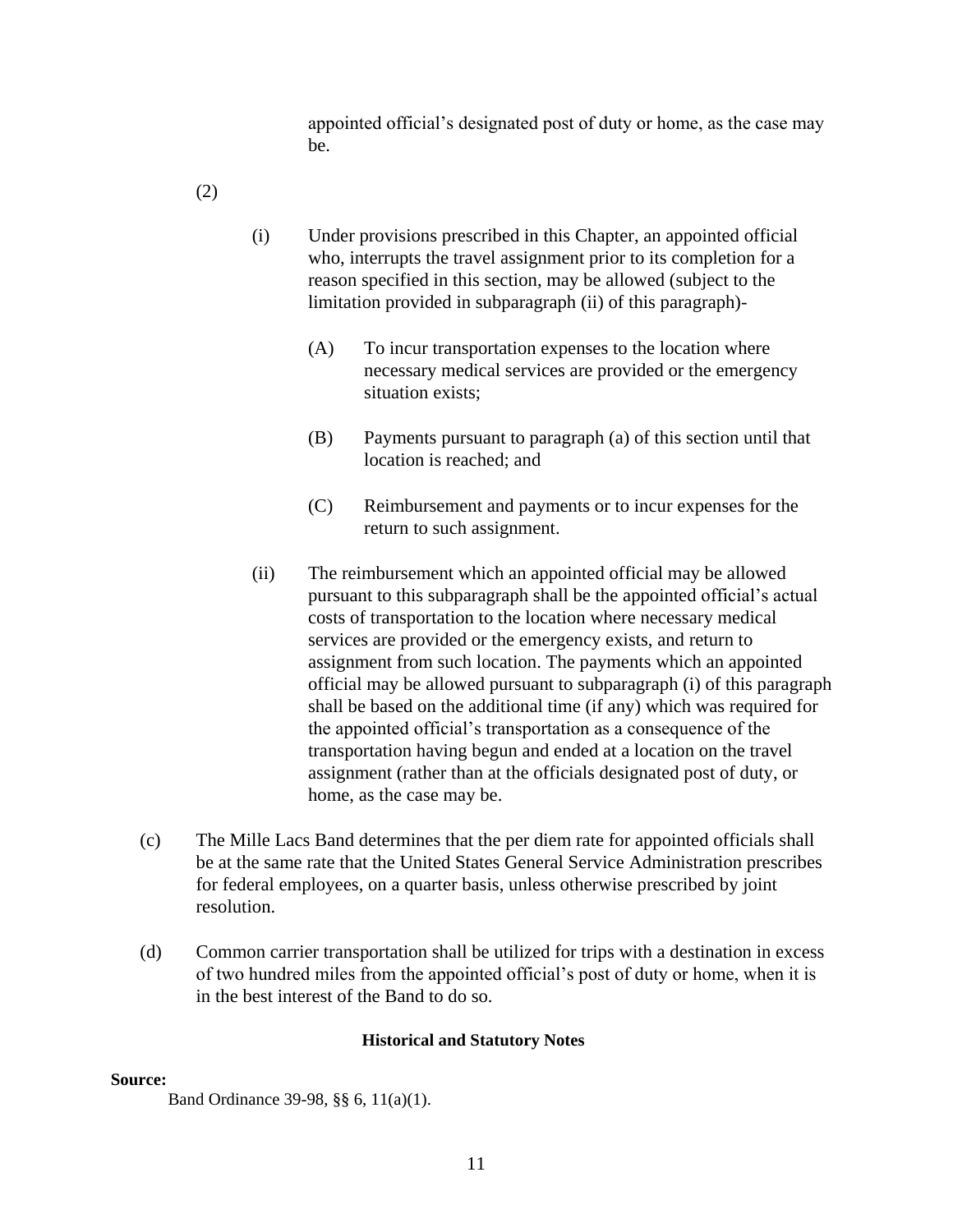# **§ 1106. Mileage and Related Allowances.**

- (a)
- (1) Under provisions prescribed by this Chapter or as amended by joint resolution, an elected or appointed official traveling on official business for the Band is entitled to an established mileage rate instead of the actual expense of transportation, for the use of a privately owned vehicle when that mode of transportation is authorized or approved as more advantageous to the Band.
- (2) Under provisions prescribed by this Chapter or as amended by joint resolution, an elected or appointed official traveling on official business for the Band is entitled to an established rate per mile, instead of the actual expense of transportation, for the use of a privately owned airplane or motorcycle when that mode of transportation is authorized or approved as more advantageous to the Mille Lacs Band.
- (b) A determination that travel by a privately owned vehicle is more advantageous to the Band is not required under this section when payment on a mileage basis is limited to the actual cost of travel by common carrier including per diem.
- (c) Notwithstanding the provisions of paragraphs (a) and (b) of this section, in any case in which an elected or appointed official who is engaged on official business for the Band chooses to use a Band owned vehicle in lieu of a privately owned vehicle, payment on a mileage basis is limited to the actual expense of travel when not otherwise paid for by the Band.
- (d) In addition to the rate per mile authorized under paragraph (a) of this section, the elected or appointed official may be reimbursed for:
	- (1) Parking fees; and
	- (2) Ferry fees; and
	- (3) Bridge, road, and tunnel costs; and
	- (4) Airplane landing and tie-down fees.

# **Historical and Statutory Notes**

#### **Source:**

Band Ordinance 39-98, § 7.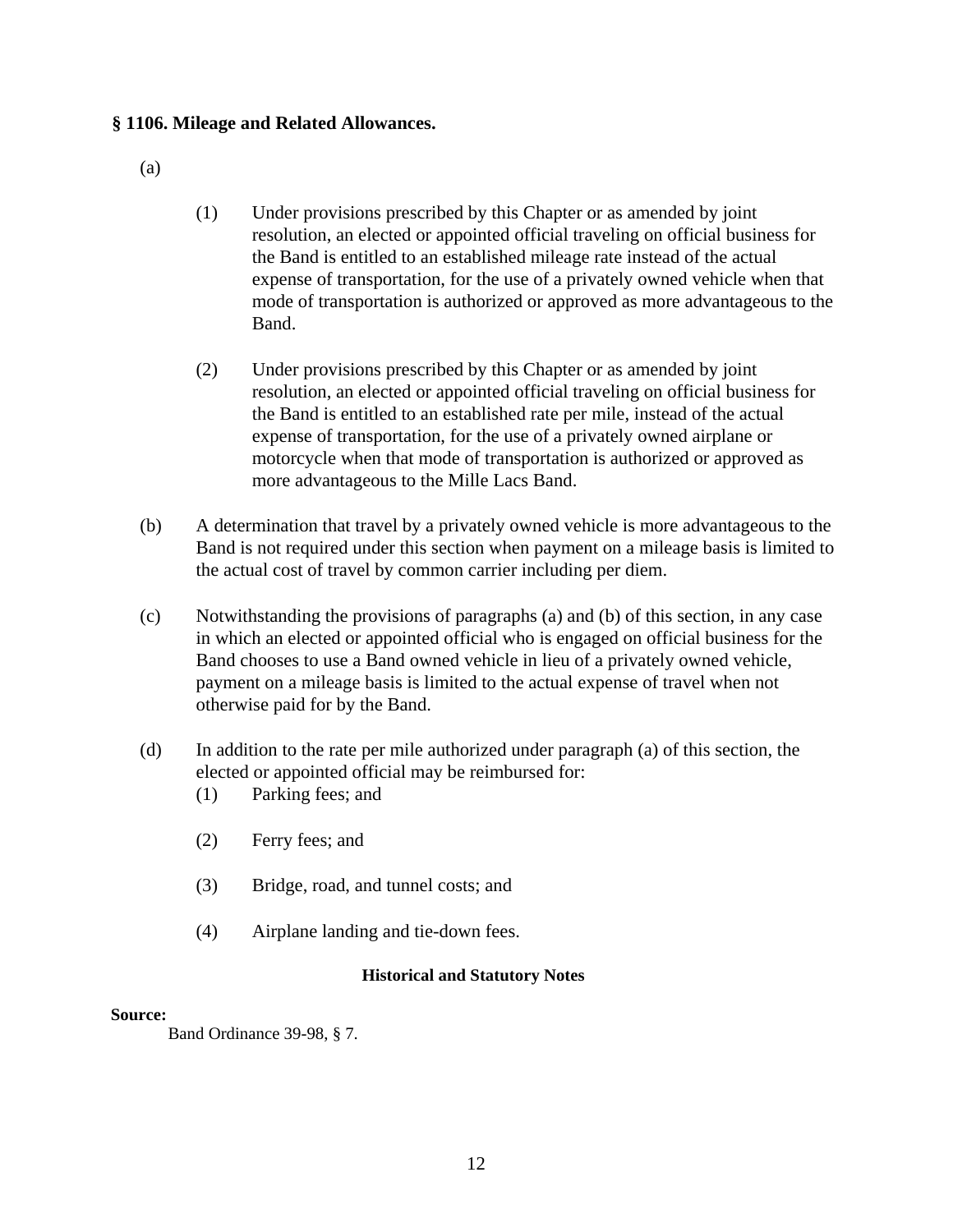# **§ 1107. Allowable Travel Expenses.**

- (a) Except as otherwise permitted by this Chapter only actual and necessary travel expenses will be allowed for an elected or appointed official including but not limited to:
	- (1) Expenses for business related telephone or fax usage;
	- (2) Reasonable, actual costs for use of physical fitness facilities;
	- (3) The actual cost for transportation for governmental purposes when at the destination location such as but not limited to taxi fares, bus fares or car rentals and valet which shall not exceed a rate prescribed by law or as amended by joint resolution of the Band Assembly;
	- (4) The actual cost of cleaning or dry-cleaning clothes not to exceed an amount prescribed by Band law or as amended by joint resolution of the Band Assembly;
	- (5) The expense of personal phone calls while on travel in excess of 10 hours not to exceed 15 minutes per day on any individual trip; and
	- (6) Other actual and necessary expenses that may arise from time to time.
- (b) An elected or appointed official traveling on official business is expected to exercise reasonable care in incurring expenses. Excess costs, circuitous routes, delays, or luxury accommodations and services unnecessary or unjustified in the performance of official business are not acceptable under this standard. Individual officials will be responsible for excess costs and any unnecessary expenses incurred for personal preference or convenience as determined by review of post-trip travel expense statements pursuant to § 1109(d) of this Chapter.

#### **Historical and Statutory Notes**

#### **Source:**

Band Ordinance 39-98, § 9.

# **§ 1108. Airfare.**

Rates for elected and appointed officials are to be based on coach except in the following instances:

(a) The rates do not exist or are unavailable within a reasonable time; or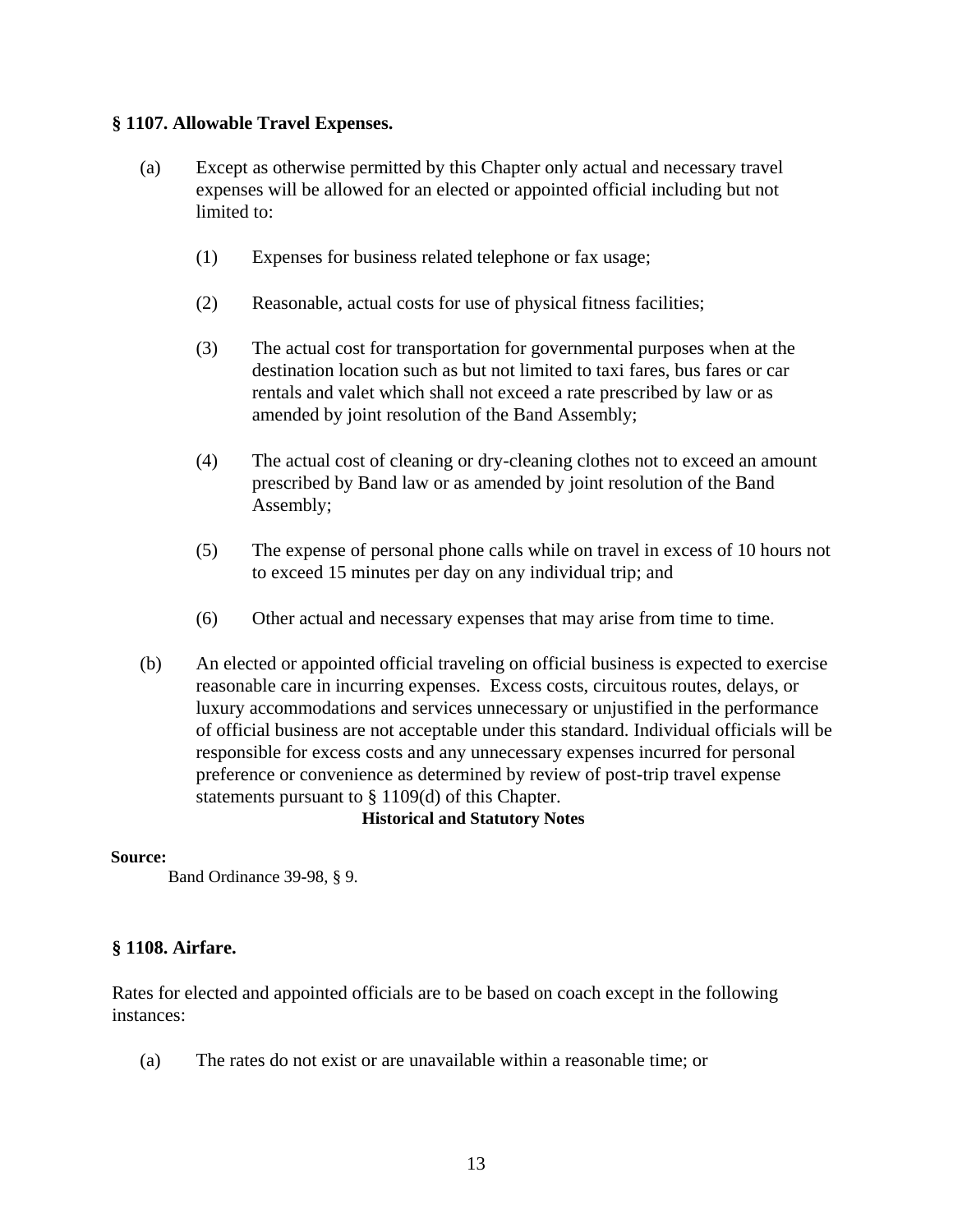- (b) Less than first class would result in a higher cost because of routing, time urgency, or other unavoidable reasons; or
- (c) Physical condition of the traveler necessitates use of the first-class travel.

#### **Source:**

Band Ordinance 39-98, § 13.

## **§ 1109. Advancements and Deductions**

- (a) The Office of Management and Budget may advance, through the proper disbursing official, to an elected or appointed official entitled to per diem or mileage allowances under this Chapter, a sum considered advisable with regard to the character and probable duration of the travel to be performed based upon a pre-trip request form.
- (b) Any elected or appointed official of the Mille Lacs Band when requesting a travel advance pursuant to paragraph (a) of this section must complete a pre-trip travel expense statement which shall include the following information:
	- (1) Name and title of the person requesting advance travel payment; and
	- (2) The date the post-trip expense form is submitted to the Office of Management and Budget; and
	- (3) Destination and purpose of the travel along with supporting documentation; and
	- (4) Method of transportation used; and
	- (5) Signature of the traveler; and
	- (6) Appropriate authorizing signature of;
		- (i) The Chief Executive or Commissioner of Administration or other designee for Executive Branch Officials; or
		- (ii) The Secretary/Treasurer or designee for Legislative Branch Officials; or
		- (iii) The Chief Justice or designee for Judicial Branch Officials;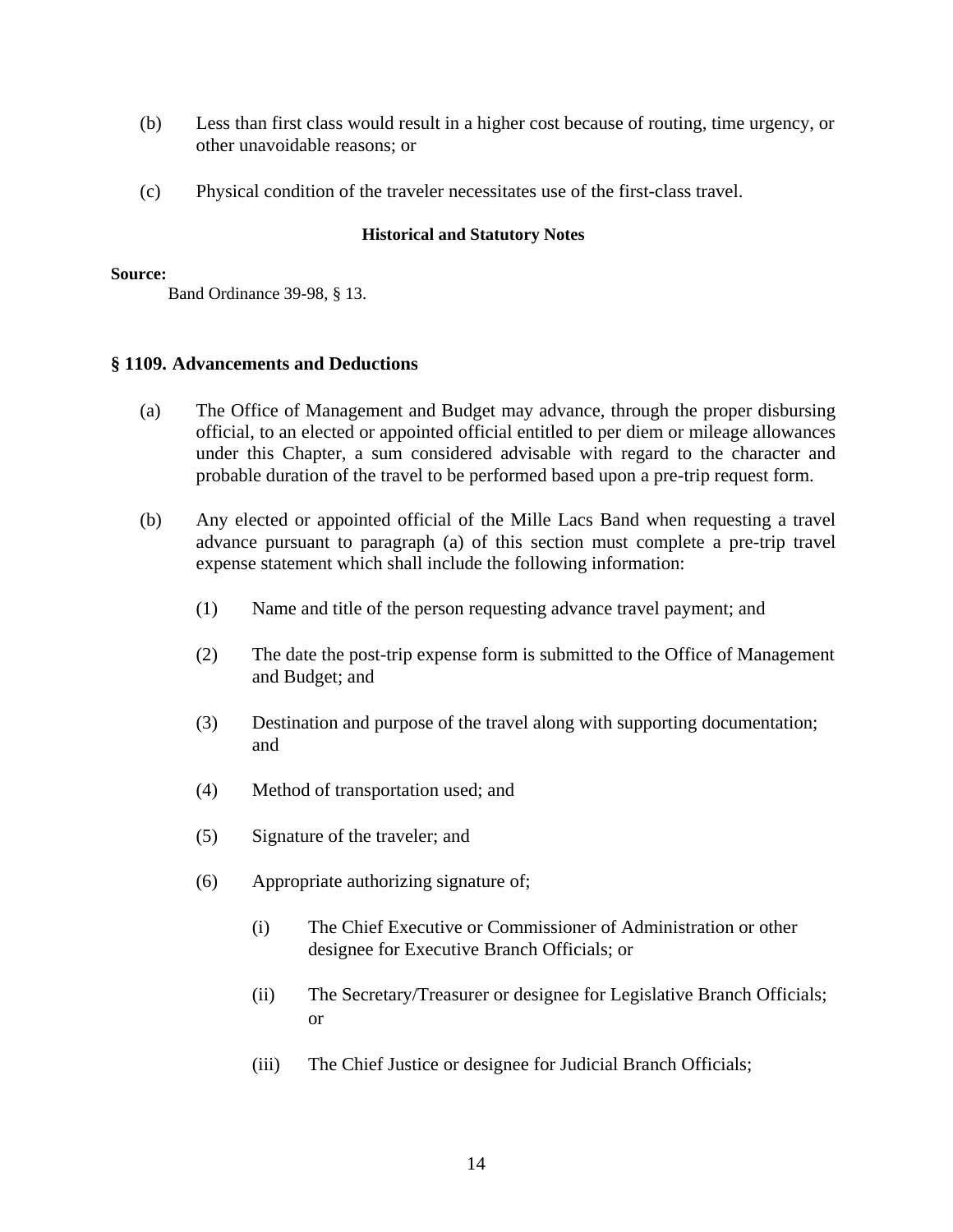- (7) The estimated travel cost based on the number of quarters of per diem claimed and other estimated travel expenses.
- (c) Notwithstanding any provisions to the contrary in this Chapter, a trip of ten hours or less occurring entirely in one calendar day by an appointed official is not eligible for advance payments.
- (d) Any elected or appointed official when receiving Band funds for travel shall submit a post-trip travel expense statement which shall include the following information:
	- (1) The name and title of the person traveling; and
	- (2) The date the post-trip expense form is submitted to the Office of Management and Budget; and
	- (3) The destination and purpose of the travel; and
	- (4) The method of transportation used; and
	- (5) The signature of the traveler; and
	- (6) The appropriate authorizing signature of;
		- (i) The Chief Executive or the Commissioner of Administration or designee for Executive Branch Officials;
		- (ii) The Secretary/Treasurer or designee for Legislative Branch Officials;
		- (iii) The Chief Justice or designee for Judicial Branch Officials;
	- (7) The traveler must account for all advanced payments received pursuant to paragraph (a) of this section except for meals and incidentals and provide receipts in order to be reimbursed for any other allowable expenses.
- (e) Post-trip travel expense statements are due in the Office of Management and Budget within (30) consecutive days following the completion of the travel.
- (f) A sum advanced or not used for allowable travel expenses is recoverable from the official or his/her estate by;
	- (1) Set off against accrued pay, retirement credit, or any other amount due the official;
	- (2) Deduction from any amount due from the Mille Lacs Band; and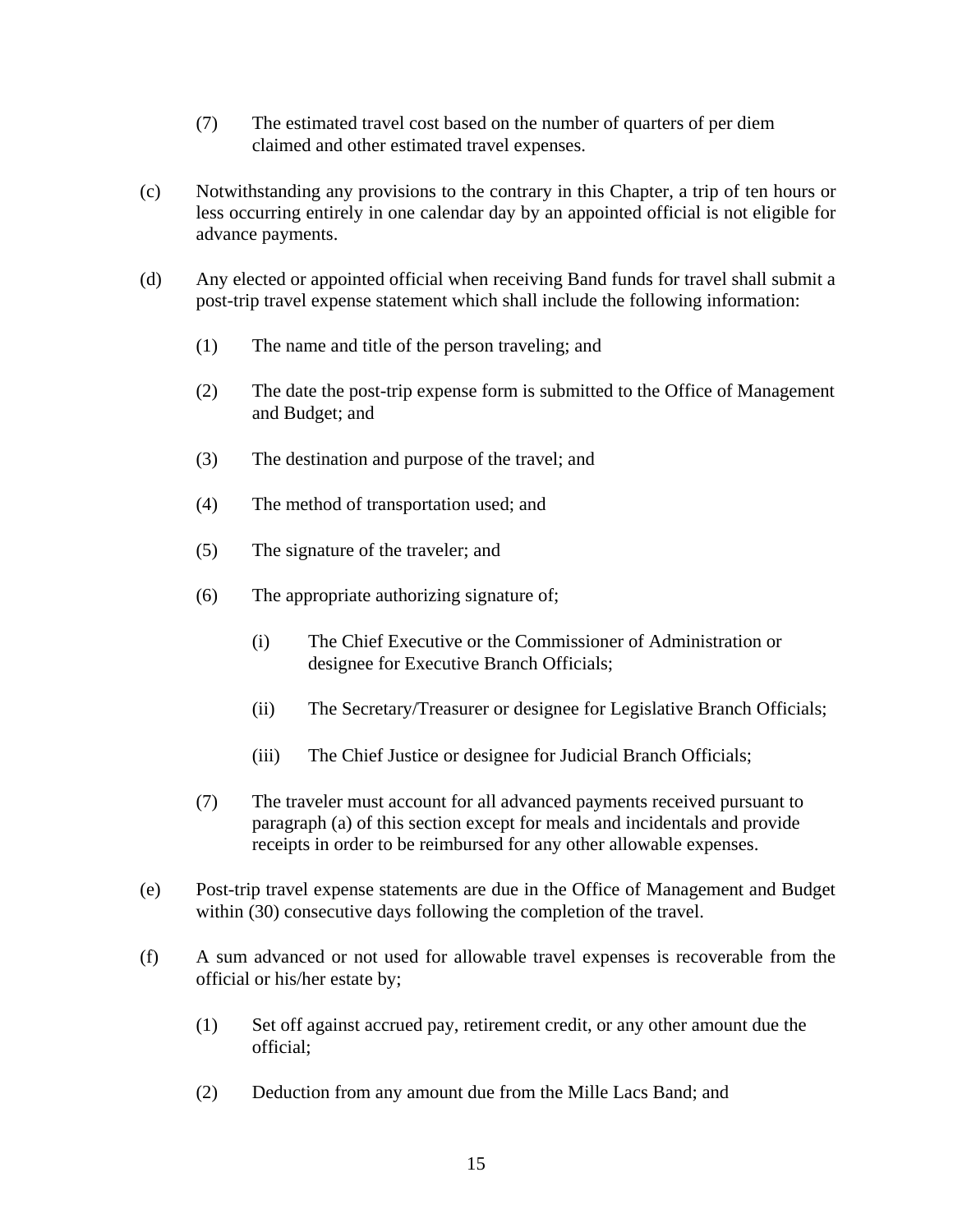- (3) Such other method as provided for by law.
- (g) The Band may recover any travel funds or disallowed expenditures following the date the post-trip statement is due. Five working days prior to the initiation of any recovery process for funds due the Band, the Secretary/Treasurer or designee shall give written notice of any such recovery process to the official.

#### **Source:**

Band Ordinance 39-98, §§ 8, 10, 11(a)(2), 12.

#### **§ 1110. Application of this Chapter.**

Elected and appointed officials are prohibited from receiving travel payments or reimbursements for travel other than by the provisions of this chapter.

#### **Historical and Statutory Notes**

#### **Source:**

Band Ordinance 39-98, § 14.

# **CHAPTER 4**

# **FRINGE BENEFITS**

| <b>Subchapter</b>      | <b>Section</b> |
|------------------------|----------------|
| 1. Elected Officials   | 1131           |
| 2. Appointed Officials | 1141           |

# **SUBCHAPTER 1**

# **ELECTED OFFICIALS**

**Section 1131. Purpose. 1132. Definitions. 1133. Allowable Fringe Benefits.**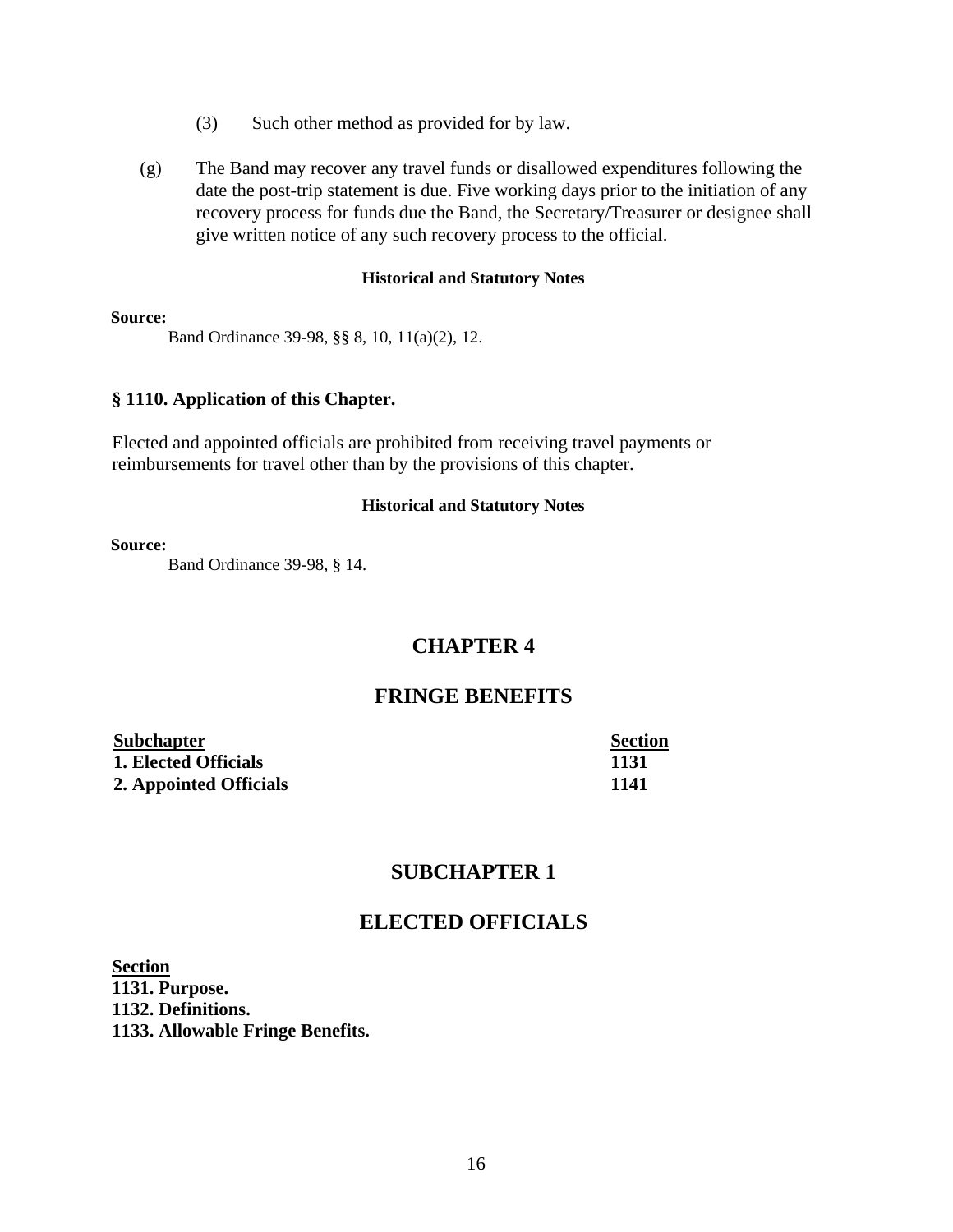# **§ 1131. Purpose.**

This Subchapter is intended to amend the body of law governing fringe benefits for Elected Officials of the Mille Lacs Band of Ojibwe. The purpose of this Subchapter is to provide regulations governing fringe benefits that support and recognizes the service of Elected Officials of the Mille Lacs Band of Ojibwe.

### **Historical and Statutory Notes**

#### **Source:**

Band Ordinance 47-98, § 1.

# **§ 1132. Definitions.**

- (a) **Annual Leave.** For purposes of this Subchapter, annual leave shall include annual and personal leave days authorized by this Subchapter.
- (b) **Service.** The amount of time an Elected Official has been on the payroll of the Mille Lacs Band of Ojibwe as an Elected Official.

## **Historical and Statutory Notes**

#### **Source:**

Band Ordinance 47-98, § 3.

# **§ 1133. Allowable Fringe Benefits.**

(a) Elected Officials shall accrue annual and sick leave based upon the number of years of service completed. Such leave shall be available at the beginning of each fiscal year. Leave for Elected Officials who assume office prior to the beginning of a new fiscal year shall be prorated based upon the number of full weeks that the Elected Official will work during that fiscal year.

|                     | $0-4$ Yrs. | 5-8 Yrs. | $9-12$ Yrs. | $13+Yrs.$  |
|---------------------|------------|----------|-------------|------------|
| <b>Annual Leave</b> | 272 hrs.   | 288 hrs. | 336 hrs.    | $400$ hrs. |
| <b>Sick Leave</b>   | 160 hrs.   | 160 hrs. | 160 hrs.    | $160$ hrs. |

(b) Elected Officials may carryover up to 160 hours of annual leave and up to 160 hours of sick leave.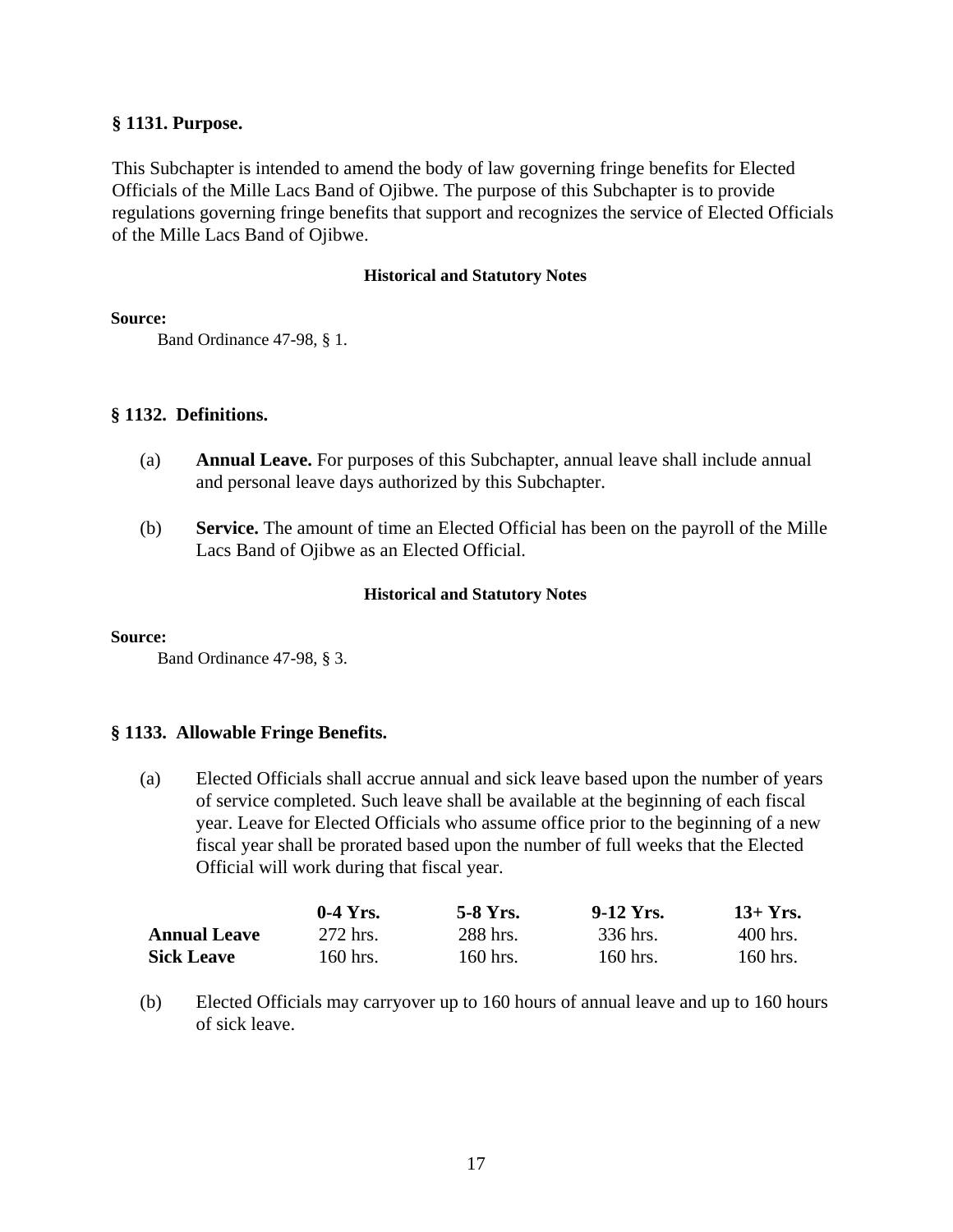- (c) Elected Officials may be paid at the salary rate appropriate for all or any portion of their unused annual leave that they may have accrued, whether accumulated as an official or an employee of the Band.
- (d) Should an Elected Official resign or be removed from office that official may be paid for unused annual leave that has been carried over from the previous year. Elected Officials may also be paid for annual leave for the current fiscal year prorated to the number of weeks in office.
- (e) Elected Officials shall notify the Office Management and Budget prior to the end of the fiscal year how they wish to utilize any unused leave. If an Official chooses to be paid for any of their unused annual leave, OMB shall make such payment within 10 working days of receiving notice.

#### **Source:**

Band Ordinance 47-98, § 4.

# **SUBCHAPTER 2**

# **APPOINTED OFFICIALS**

**Section 1141. Purpose. 1142. Definitions. 1143. Allowable Fringe Benefits.**

# **§ 1141. Purpose.**

This Subchapter is intended to amend the body of law governing fringe benefits for Appointed Officials of the Mille Lacs Band of Ojibwe. The purpose of this Subchapter is to provide regulations governing fringe benefits that support and recognizes the services of Appointed Officials of the Mille Lacs Band of Ojibwe.

#### **Historical and Statutory Notes**

**Source:**

Band Ordinance 45-98, § 1.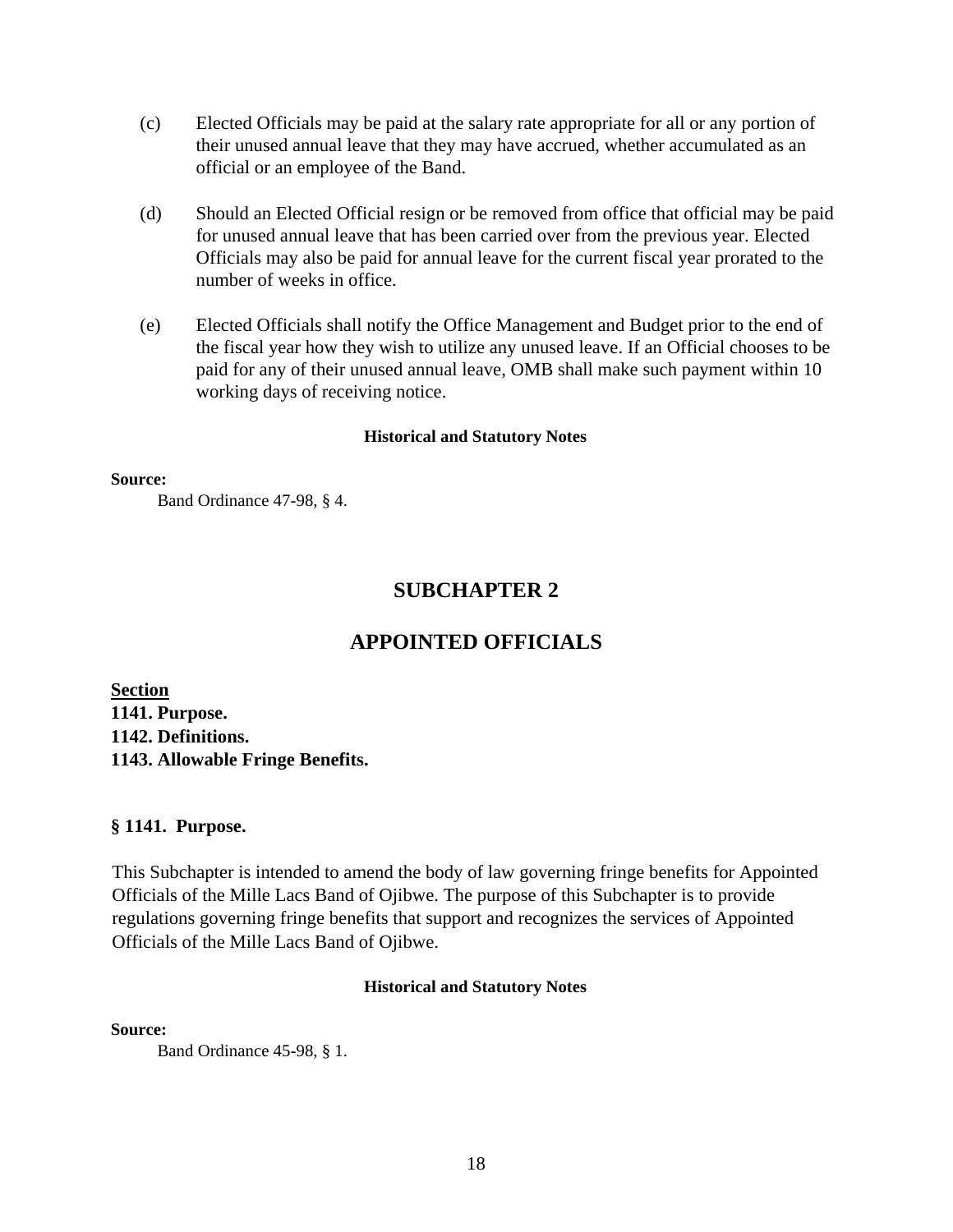# **§ 1142. Definitions.**

- (a) **Appointed Officials.** For purposes of this Subchapter, Appointed Officials of the Mille Lacs Band shall include but not be limited to; the Commissioner of Administration, the Assistant Commissioner of Administration, the Commissioner of Education, the Commissioner of Finance, the Commissioner of Health and Human Services, the Commissioner of Community Development, the Commissioner of Natural Resources, the Deputy Assistant, the Solicitor General, the District Court Judge or any other person designated as a Senior Executive Service employee.
- (b) **Annual Leave.** For purposes of this Subchapter, annual leave shall include annual and personal leave days authorized by this Subchapter.
- (c) **Service.** The amount of time an Appointed Official has been on the payroll of the Mille Lacs Band of Ojibwe as an Appointed Official.

## **Historical and Statutory Notes**

#### **Source:**

Band Ordinance 45-98, § 3.

# **§ 1143. Allowable Fringe Benefits.**

(a) Appointed Officials shall accrue annual and sick leave based upon the number of years of service completed. Such leave shall be available at the beginning of each fiscal year. Leave for Appointed Officials who assume office prior to the beginning of a fiscal year shall be prorated based upon the number of full weeks that the Appointed Official will work during that fiscal year.

|                     | $0-4$ Yrs. | 5-8 Yrs. | 9-12 Yrs. | $13+Yrs.$  |
|---------------------|------------|----------|-----------|------------|
| <b>Annual Leave</b> | 272 hrs.   | 288 hrs. | 336 hrs.  | $400$ hrs. |
| <b>Sick Leave</b>   | $160$ hrs. | 160 hrs. | 160 hrs.  | 160 hrs.   |

- (b) Appointed Officials may carryover up to 160 hours of annual leave and up to 160 hours of sick leave.
- (c) Appointed Officials may be paid at the salary rate appropriate for all or any portion of their unused annual leave that they may have accrued, whether accumulated as an official or an employee of the Band.
- (d) Should an Appointed Official resign or be removed from office that official may be paid for unused annual leave that has been carried over from the previous year. Appointed Officials may also be paid for annual leave for the current fiscal year prorated to the number of weeks in office.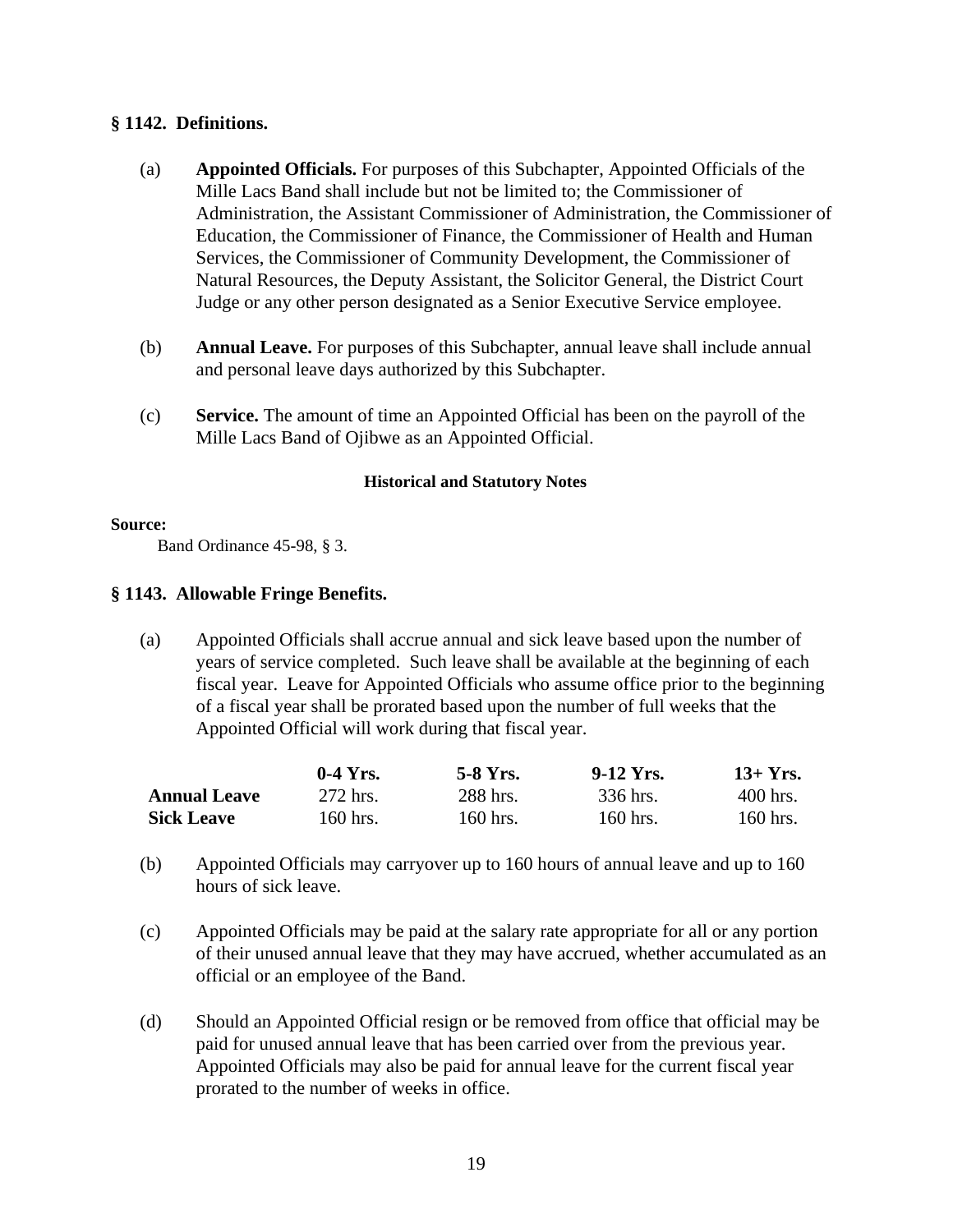- (e) Appointed Officials may choose to donate any portion of their sick leave beyond 120 hours to any band employee who has exhausted their own sick leave due to sickness or disability.
- (f) Appointed Officials shall notify the Office Management and Budget prior to the end of the fiscal year how they wish to utilize any unused leave. If an Official chooses to be paid for any of their unused annual leave, OMB shall make such payment within 10 working days of receiving notice.

#### **Source:**

Band Ordinance 45-98, § 4.

# **CHAPTER 5**

# **ETHICS CODE**

**Section 1151. Purpose. 1152. Intent. 1153. Definitions. 1154. Conduct. 1155. Behavior. 1156 Conflicts of Interest. 1157. Prohibited Activities. 1158. Recording of Gifts. 1159. Public Relations. 1160. Complimentary Services. 1161. Unity. 1162. Authority. 1163. Responsibility.**

# **§ 1151. Purpose.**

The intent of this code of conduct is to maximize trust between Mille Lacs Band officials and the people they serve. The conduct of elected and appointed officials of the Mille Lacs Band, whether on or off duty, which adversely reflects on the Mille Lacs Band of Ojibwe is within the scope of this code of conduct.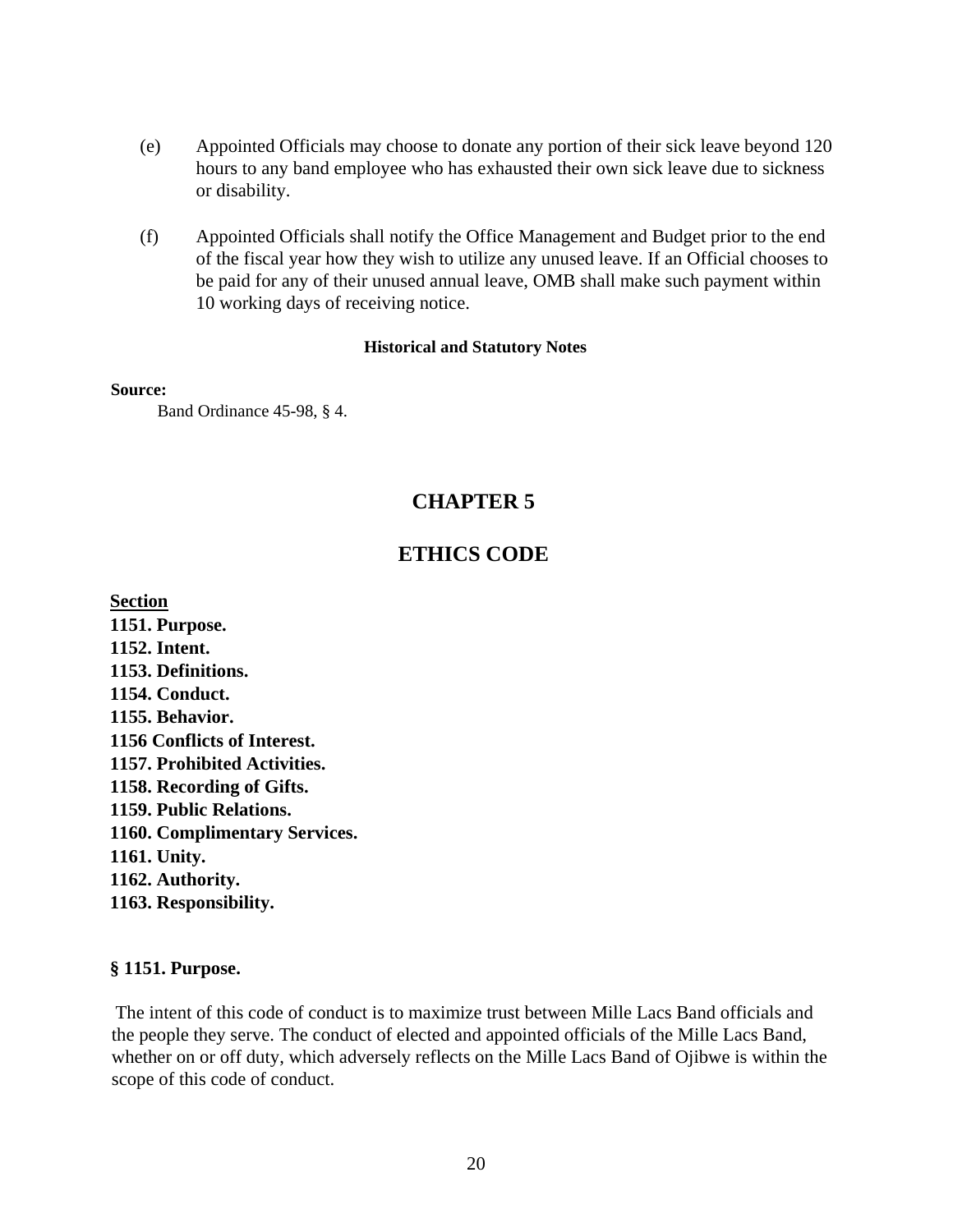**Source:**

Band Ordinance 19-98, Chapter 1, § 2.

# **§ 1152. Intent.**

The intent of this code of conduct is to maximize trust between Mille Lacs Band officials and the people they serve. The conduct of elected and appointed officials of the Mille Lacs Band, whether on or off duty, which adversely reflects on the Mille Lacs Band of Ojibwe is within the scope of this code of conduct.

#### **Historical and Statutory Notes**

#### **Source:**

Band Ordinance 19-98, Chapter 1, § 2.

## **§ 1153. Definitions.**

- (a) **Appointed Officials.** Means officials of the Mille Lacs Band, including but not limited to, the Commissioner of Administration, Assistant Commissioner of Administration, Commissioner of Corporate Affairs, Commissioner of Education, Commissioner of Community Development, Commissioner of Finance, Commissioner of Health and Human Services, Commissioner of Natural Resources, Solicitor General, staff members of the Office of the Chief Executive, the Justices and Judges of the Court of Central Jurisdiction, or any other person designated as a Senior Executive Staff employee or members of any board of an official Mille Lacs Band entity that are appointed by the Chief Executive or by Band Assembly members.
- (b) **Immediate Family.** Means a spouse, biological or adopted child, or members of the same household, or the mother, father, sister, or brother of the official.
- (c) **Elected Officials.** The Chief Executive, the Speaker of the Band Assembly, the District Representatives or members of any board of a Mille Lacs Band entity that are elected by Band members.
- (d) **Mille Lacs Band or Band.** The Mille Lacs Band of Ojibwe or any political subdivision thereof or any entity the majority of which is owned by the Band.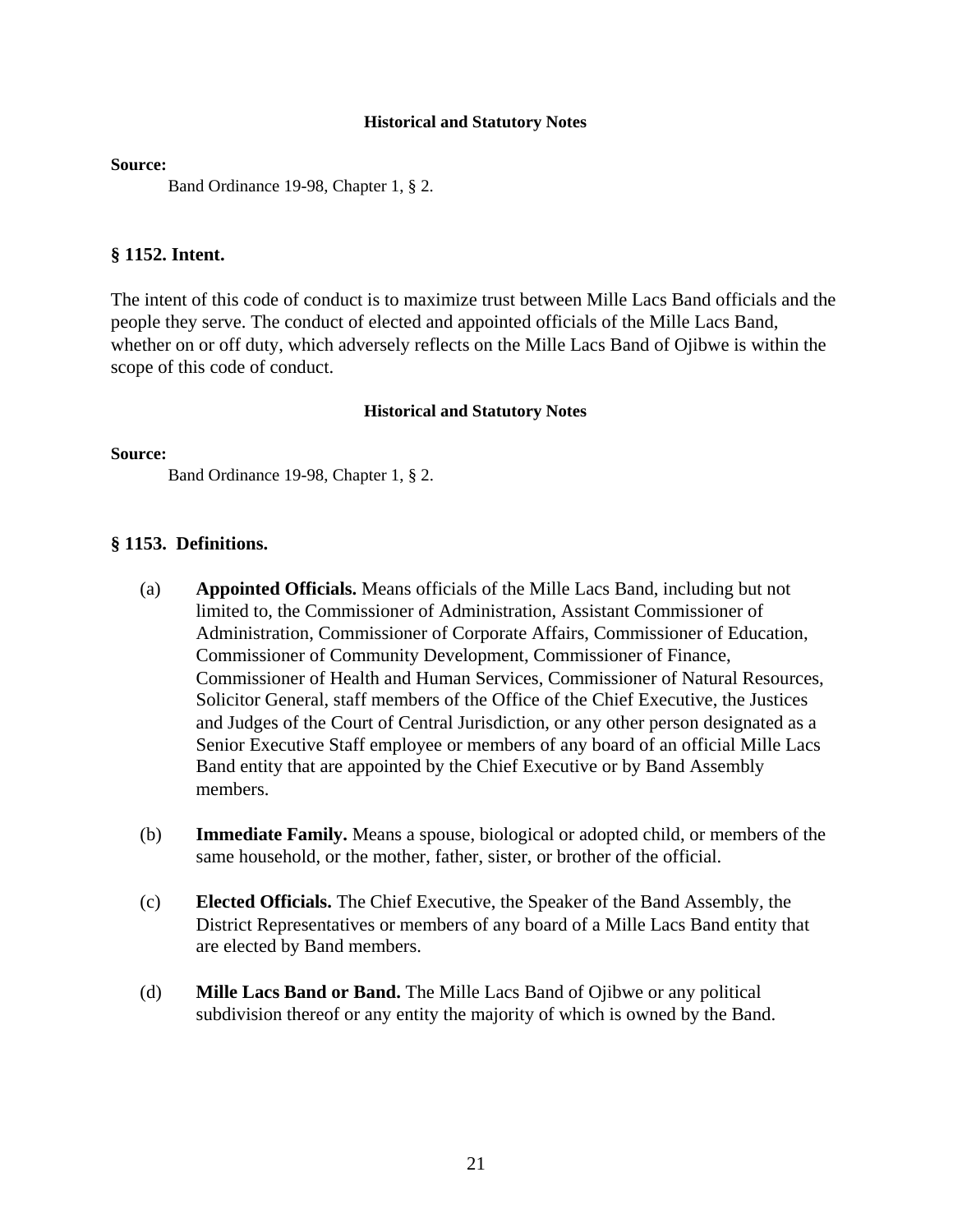**Source:**

Band Ordinance 19-98, Chapter 1, § 3.

#### **§ 1154. Conduct.**

The conduct of elected and appointed officials of the Mille Lacs Band reflects on the character and integrity of the entire membership. Band officials should conduct themselves in a manner that does not discredit their position, the Band, or the people they represent. Officials with good character enhance the credibility of the Band.

#### **Historical and Statutory Notes**

**Source:**

Band Ordinance 19-98, Chapter 1, § 4.

#### **§ 1155. Behavior.**

Officials of the Mille Lacs Band hold positions of honor and respect which place them in a position of high public visibility and provide them with the opportunity and responsibility to be positive role models for the people they serve today as well as for future generations.

#### **Historical and Statutory Notes**

#### **Source:**

Band Ordinance 19-98, Chapter 1, § 5.

#### **§ 1156. Conflicts of Interest.**

It is the duty of all Mille Lacs Band officials to pursue and protect the best interests, needs, and welfare of the Band. Their personal interests or interests of their friends, immediate family, or businesses shall be subordinated to the larger, best interests of the Band. Basic honesty, sound judgment and common sense are requisite for avoiding conflicts of interest and perceived conflicts of interest.

## **Historical and Statutory Notes**

**Source:**

Band Ordinance 19-98, Chapter 1, § 6.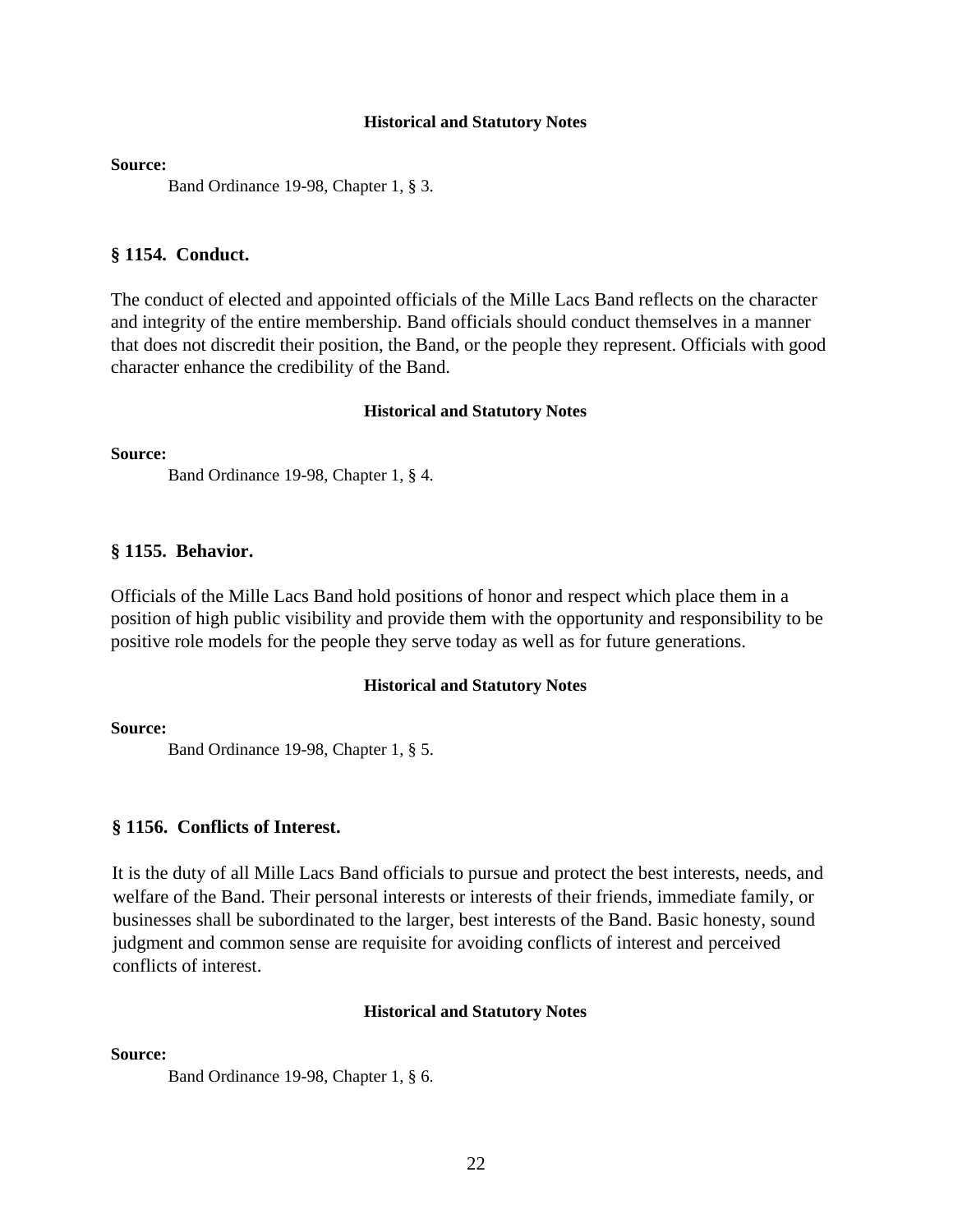# **§ 1157. Prohibited Activities.**

The following activities are prohibited;

- (a) Misusing public office or position for private or personal gain.
- (b) Attempting to make or influence Mille Lacs Band or political subdivision decisions outside official processes.
- (c) Voting or participating in official decisions in matters where the official has a personal or economic interest greater than that of other Mille Lacs Band members or employees.
- (d) Soliciting or accepting Mille Lacs Band contracts for work without going through the prescribed procurement process.
- (e) Making unauthorized commitments or promises of any kind purporting to bind the Mille Lacs Band.
- (f) Improperly using Band resources for private or personal gain.
- (g) Practicing or supporting unfair employment or business practices, such as but not limited to nepotism, harassment or retaliation.
- (h) Improperly using their position to coerce or attempt to coerce anyone in order to further their personal interests or the interests of immediate family.
- (i) Interfering or attempting to interfere or inappropriately influence the Court in a pending case or case that may go before the Court.
- (j) Hindering, interfering or attempting to interfere in any civil or criminal investigation conducted by an appropriate official having jurisdiction to perform such an investigation.

(k)

- (1) Soliciting or accepting any gift, gratuity or service with a value of more than \$100.
- (2) An official shall not accept gifts, gratuities or services totaling in the aggregate more than \$500 in any fiscal year.
- (3) Nominal gifts, gratuities or services with a value of less than \$25 will not be considered for purposes of subsection (k), paragraph (2).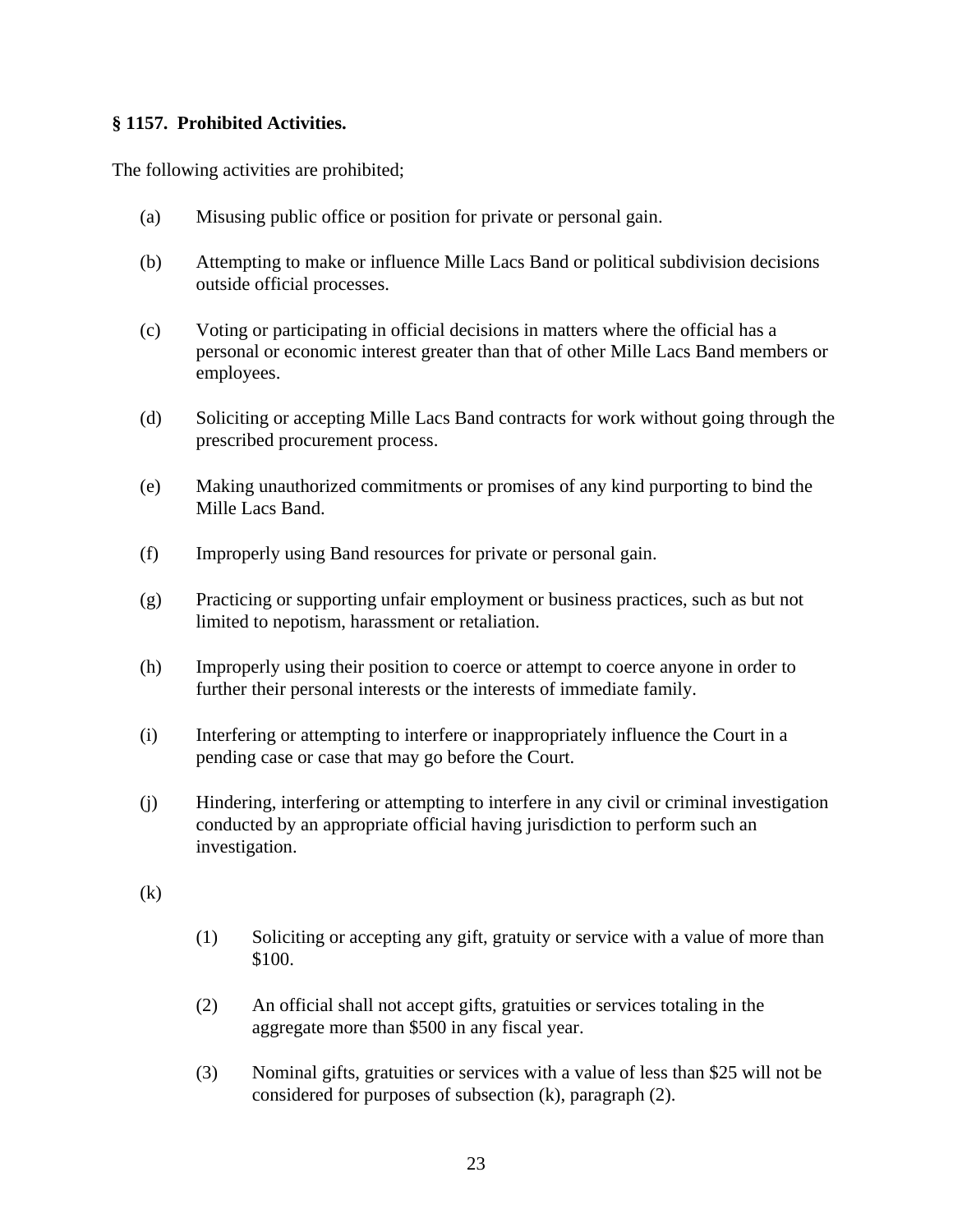- (l) Receiving compensation for work performed from any person or entity other than the Mille Lacs Band of Ojibwe or political subdivision thereof that could reasonably be perceived by band members as conflicting with Mille Lacs Band interests.
- (m) Knowingly or intentionally violating any other Mille Lacs Band statute.
- (n) Using a Band credit card for unauthorized purposes or personal reasons other than those expressly authorized by Band law.

#### **Source:**

Band Ordinance 19-98, Chapter 1, § 7.

#### **§ 1158. Recording of Gifts.**

- (a) All elected and appointed officials of the Mille Lacs Band receiving gifts in goods or services in excess of \$25, whether intended as a gift to the official or to the Band, shall record or cause to be recorded such gift with the Band Assembly.
- (b) Any gift in excess of \$100 to an official may only be accepted as a gift to the Band.
- (c) Gifts in goods or services from family members or pursuant to the customs and traditions of the Band are exempt from the provisions of this Chapter.

#### **Historical and Statutory Notes**

#### **Source:**

Band Ordinance 19-98, Chapter 1, § 8.

#### **§ 1159. Public Relations.**

Good public relations require that Band officials cannot be separated from the people they were chosen to represent. They are bound, the same as other persons, to tell the truth, to respect individuals and their property, and to abide by the requirements of the law. An orderly society cannot exist if individuals can choose to follow only the laws with which they agree.

#### **Historical and Statutory Notes**

**Source:**

Band Ordinance 19-98, Chapter 1, § 9.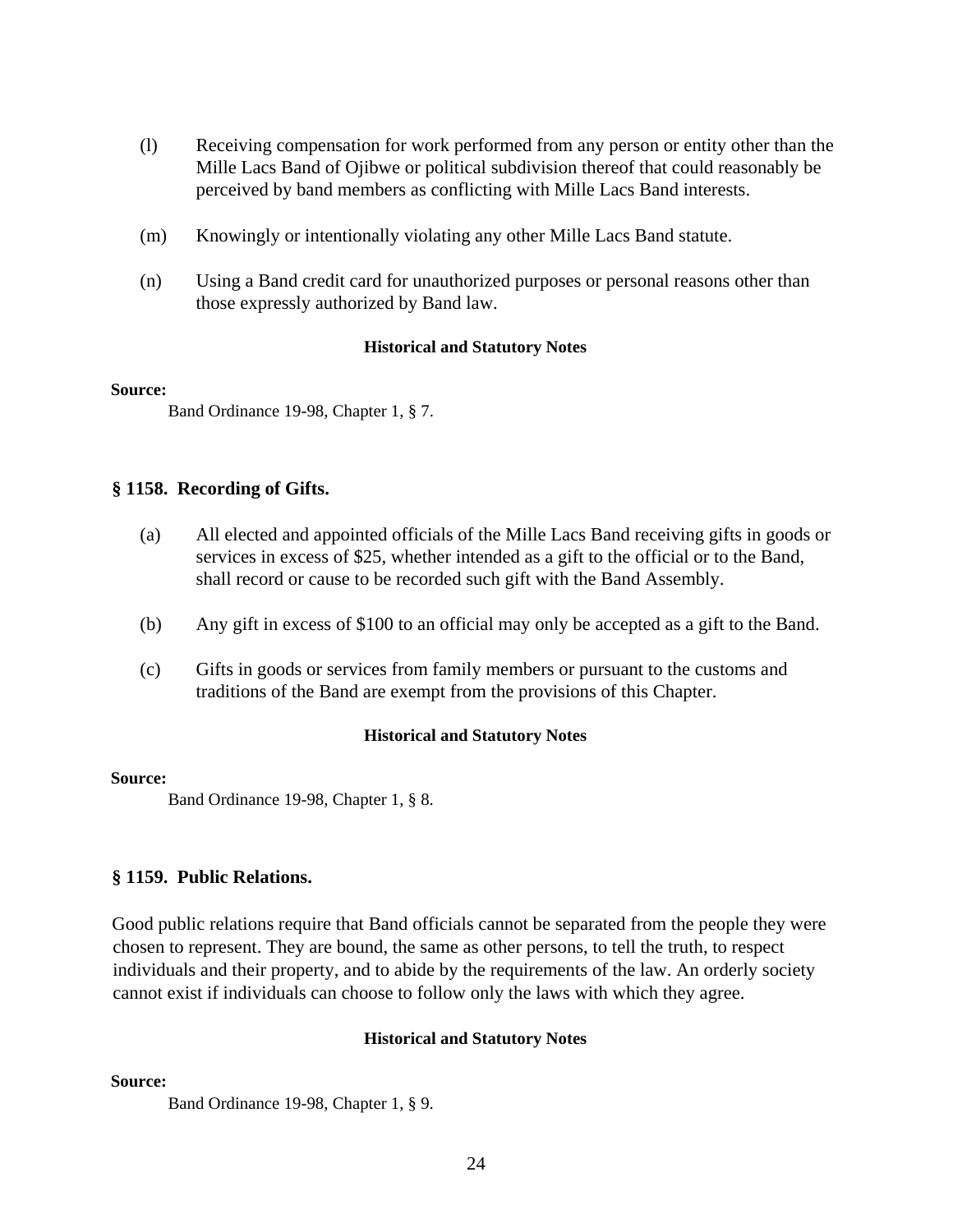# **§ 1160. Complimentary Services.**

- (a) All elected and appointed officials are to pay for all services, that they receive, including meals, at any facility owned by the Band or any political subdivision thereof including the Corporate Commission of the Band except as expressly authorized under Band law.
- (b) Complimentary services may occur only under the following restrictions:
	- (1) When hosting vendors, potential vendors, dignitaries, officials of any non-Band government, guests of the Mille Lacs Band or for any other bona fide Mille Lacs Band governmental purpose; and
	- (2) Under no circumstances shall Band officials provide complimentary services to another Band official or themselves unless governmental business is being transacted or another non-Band party is being hosted.
- (c) All complimentary slips shall contain the following:
	- (1) name(s) of person(s) being hosted, if applicable;
	- (2) purpose/reason for the transaction;
	- (3) entity the guest represents if applicable;
	- (4) date;
	- (5) program budget to be charged which must have sufficient funds available;
	- (6) signature of the official authorizing the comp.
- (d) The Chief Executive, and Executive Officers as defined in 4 MLBS § 4 and as amended, as well as any full-time employee within the Executive Branch expressly authorized by the Chief Executive shall be permitted to sign complimentary slips.
- (e) The Secretary/Treasurer, District Representatives of the Band Assembly and the Commissioner of Finance as well as any full-time employee within the Legislative Branch expressly authorized by the Secretary/Treasurer shall be permitted to sign complimentary slips.
- (f) The Chief Justice as well as any full-time employee within the Judicial Branch expressly authorized by the Chief Justice shall be permitted to sign complimentary slips.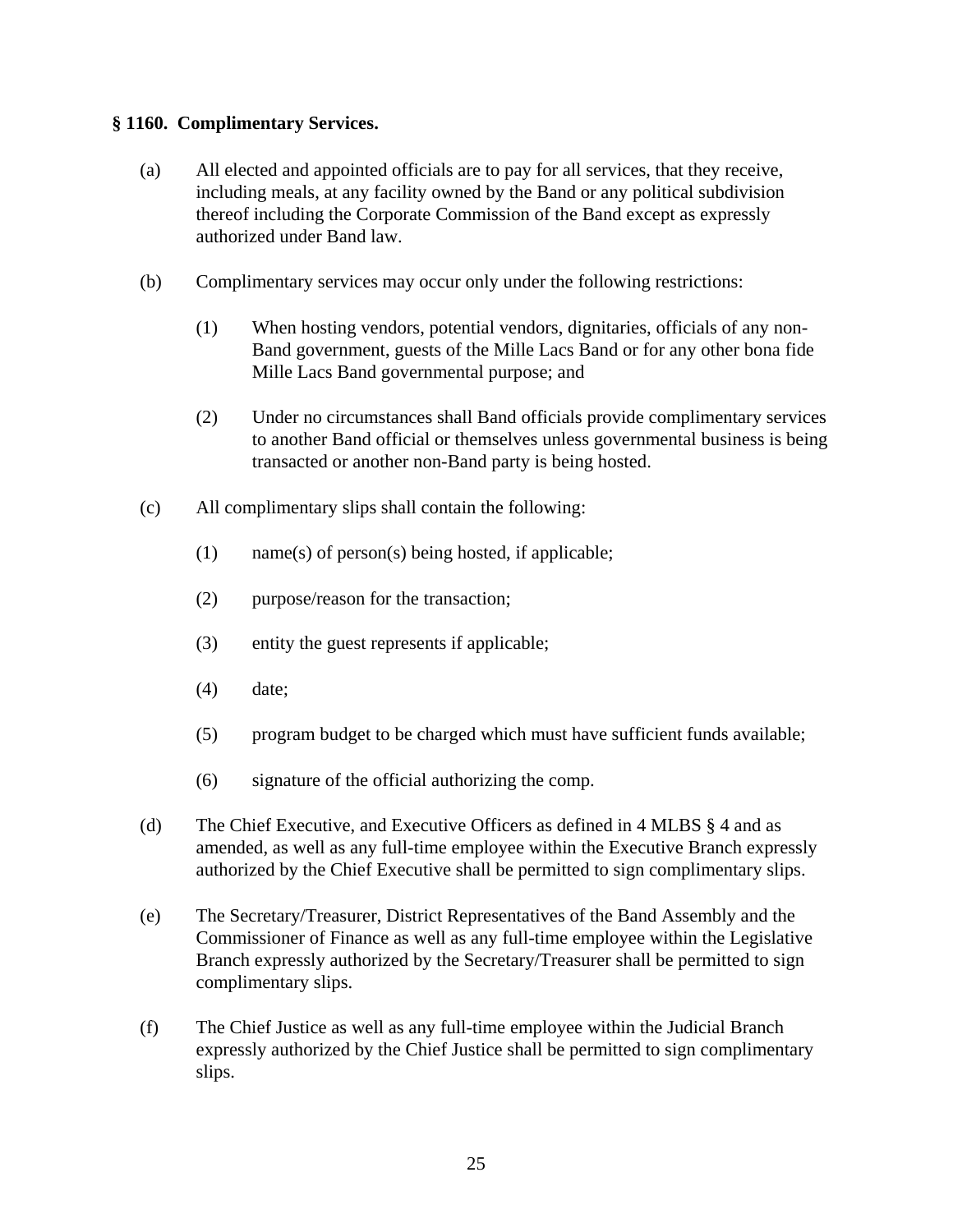- (g) Any complimentary slip not authorized or in conformity with this Title or any other law of the Band may be recovered from the official or employee as the case may be or their estate by:
	- (1) Set off against accrued pay, retirement credit, or any other amount do the official/employee;
	- (2) Deduction from any amount due from the Mille Lacs Band;
	- (3) Such other method as provided for by law.

#### **Source:**

Band Ordinance 19-98, Chapter 1, § 10.

# **§ 1161. Unity.**

Dedication and cooperation inspire unity. Unity is essential in order to ensure the long-term survival of our culture, our people and our nation. In order to promote unity, Band officials must be committed to:

- (a) Demonstrating the highest standards of personal integrity, truthfulness and honesty in all their activities in order to inspire public confidence and trust.
- (b) Constructively promoting and supporting open communications with the membership and employees in a positive and professional manner.
- (c) Serving the membership with respect, concern, courtesy and responsiveness, recognizing that service to the Band and its membership is more important than service to oneself.

# **Historical and Statutory Notes**

#### **Source:**

Band Ordinance 19-98, Chapter 1, § 11.

# **§ 1162. Authority.**

(a) The Joint Session of the Band Assembly described in 3 MLBS § 24 shall have the authority to issue oral or written reprimands or to suspend an official with or without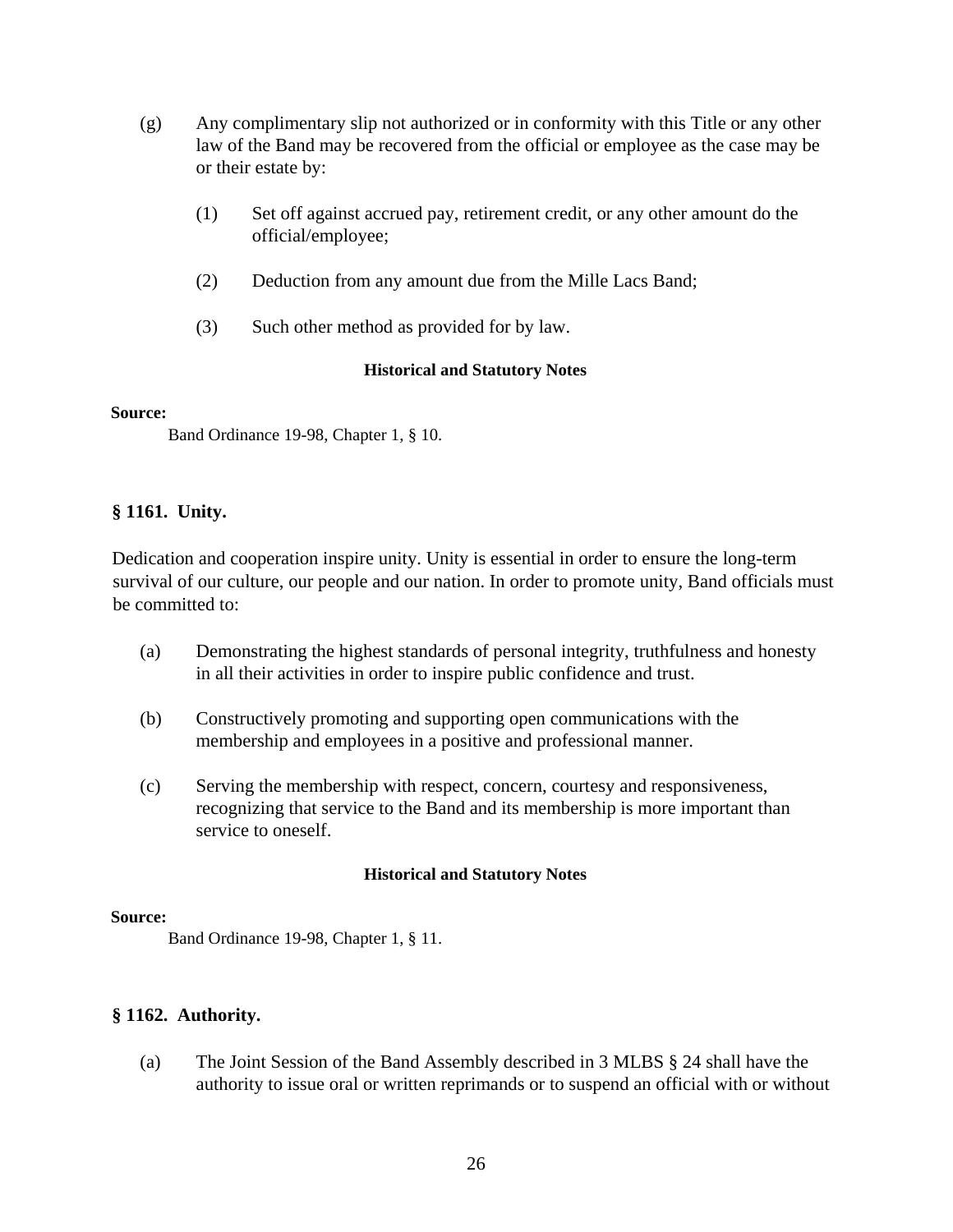pay for any violation of this code. Such authority shall not serve to infringe upon any other disciplinary, civil or criminal action that may otherwise be available.

- (b) Any elected official of the Mille Lacs Band, found by a majority of the Joint Session, after appropriate hearing, to be in violation of this code may be subject to the provisions and penalties set forth in this code of conduct and to any and all other remedies that may otherwise be available.
- (c) Any appointed official of the Mille Lacs Band found by a majority of the Joint Session, after appropriate hearing, to be in violation of this code may be subject to the provisions and penalties set forth in this code of conduct and to any and all other remedies that may otherwise be available.

## **Historical and Statutory Notes**

#### **Source:**

Band Ordinance 19-98, Chapter 1, § 12.

## **§ 1163. Responsibility.**

- (a) It is the responsibility of all Mille Lacs Band officials and employees to report any violations of this code. A Joint Session shall be convened to hear matters involving violations of this code upon a written petition signed by three or more members of the Joint Session.
- (b) It is the responsibility of all Band officials and employees to disclose waste, fraud, abuse or corruption to appropriate Mille Lacs Band authorities.

#### **Historical and Statutory Notes**

#### **Source:**

Band Ordinance 19-98, Chapter 1, § 13.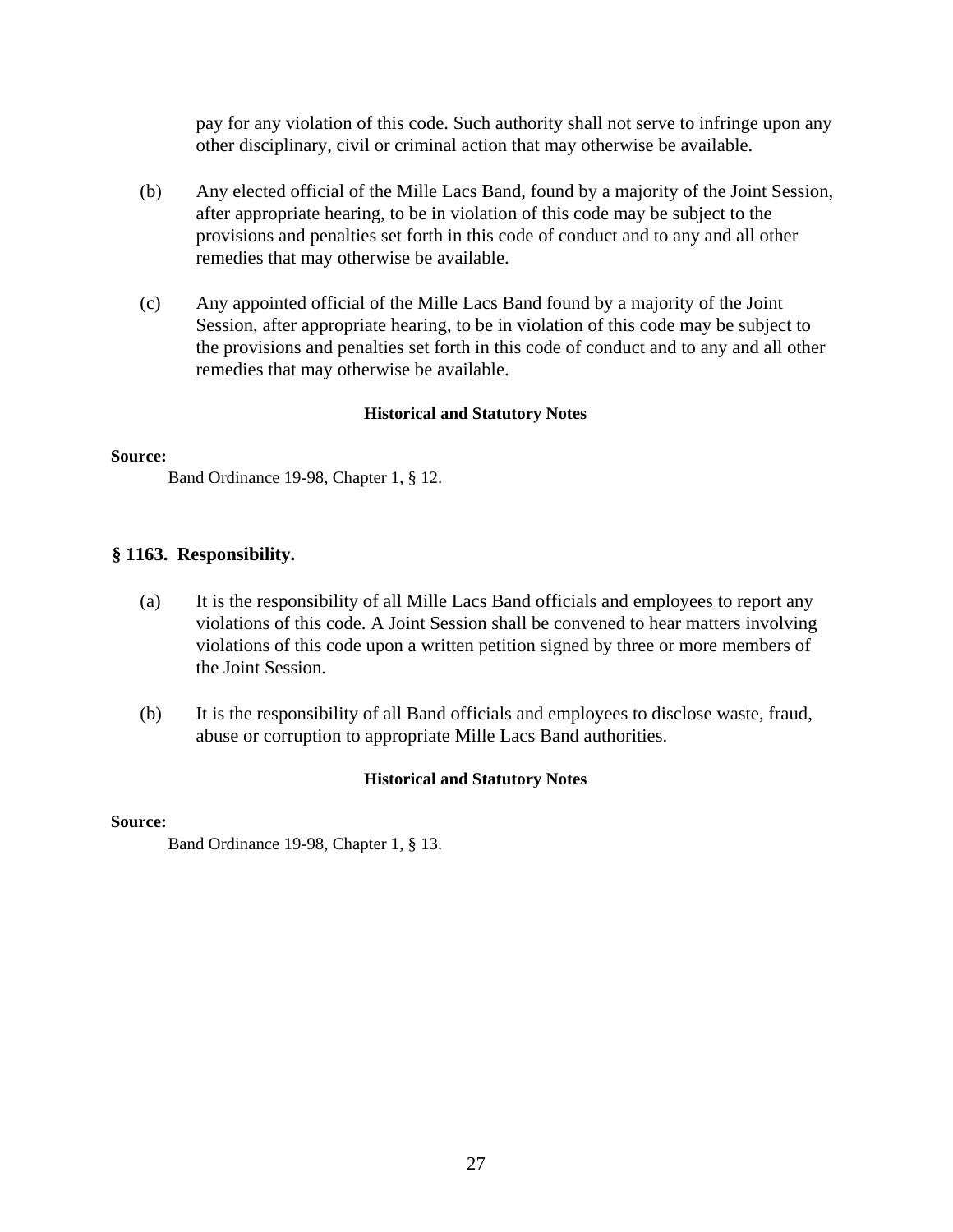# **CHAPTER 6**

# [RESERVED]

#### **Historical and Statutory Notes**

**Source:**

Band Ordinance 14-10, Title I, Section 2. Band Ordinance 14-10, Title I, Section 3.

# **CHAPTER 7**

# **INDEMNIFICATION**

**Section** 

- **2001. Definitions.**
- **2002. Indemnification mandatory; standard.**
- **2003. Advances.**
- **2004. Reimbursement to witnesses.**
- **2005. Determination of eligibility.**
- **2006. Indemnification of other persons.**
- **2007. Scope.**

# **§ 2001. Definitions.**

For purposes of this Chapter:

- (a) **"Act or omission in the official capacity of a Band Official"** means any act or omission under color of such person's authority as a Band Official, without regard to any ultimate determination regarding the limits of such person's actual authority as a Band Official.
- (b) **"Band governing body"** means the Band's Chief Executive and Band Assembly.
- (c) **"Band Official"** means (i) each person holding the elective office as a member of the Band Assembly or Chief Executive of the Non-Removable Mille Lacs Band of Chippewa Indians, and (ii) any person serving in an appointive position with the Legislative Branch, Executive Branch, or Judicial Branch of the Band, who has been approved to receive indemnification pursuant to this Chapter by a majority of the Band governing body pursuant to § 2003 of this Title.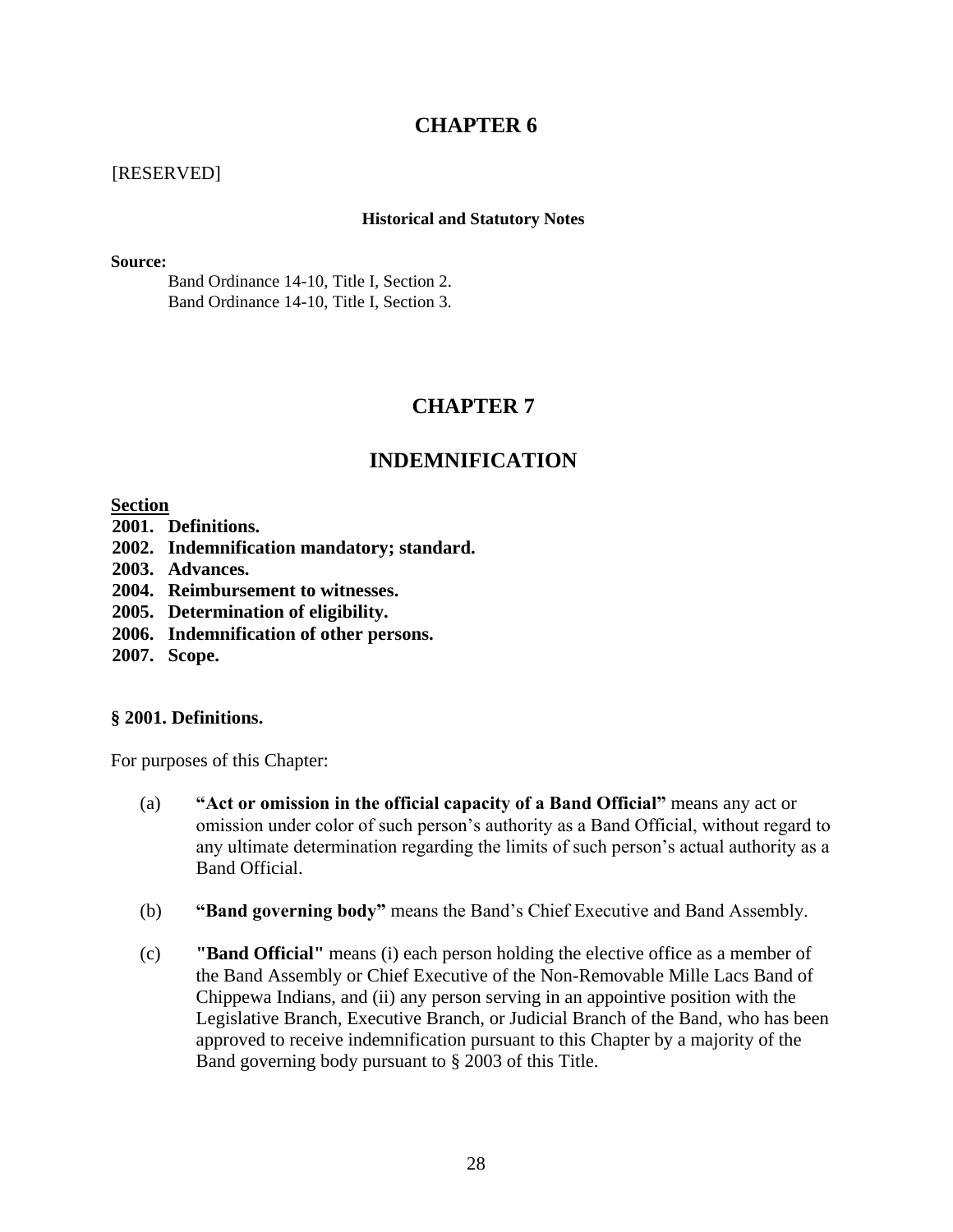- (d) **"Proceeding"** means a threatened, pending, or completed civil, criminal, administrative, arbitration, or investigative proceeding relating to or arising out of a person's acts or omissions as a Band Official, but shall not include any proceeding initiated by the Band.
- (e) **"Special legal counsel"** means legal counsel selected by a majority of the Band governing body, who is not representing the Solicitor General whose indemnification is in issue.

#### **Source:**

Band Ordinance 70-08, § 1.

# **§ 2002. Indemnification Mandatory; Standard.**

- (a) The Band shall indemnify any present or former Band Official made or threatened to be made a party to a proceeding by reason of any alleged act or omission of such person in his or her official capacity as a Band Official against judgments, penalties, fines, settlements, and reasonable expenses, including attorneys' fees and disbursements, incurred by such present or former Band Official in connection with the proceeding, if, with respect to such alleged acts or omissions, the present or former Band Official:
	- (1) has not been indemnified by another organization or entity for the same liability described in the preceding paragraph with respect to the same acts or omissions;
	- (2) acted in good faith and without actual knowledge that such act or omission was beyond his or her authority as a Band Official;
	- (3) received no improper personal benefit;
	- (4) in the case of a criminal proceeding, did not have reasonable cause to believe the act or omission was unlawful; and
	- (5) reasonably believed that the act or omission was in the best interests of the Band.
- (b) The termination of a proceeding by judgment, order, settlement, conviction, or upon a plea of *nolo contendere* or its equivalent does not, of itself, establish that the person did not meet the criteria in this section.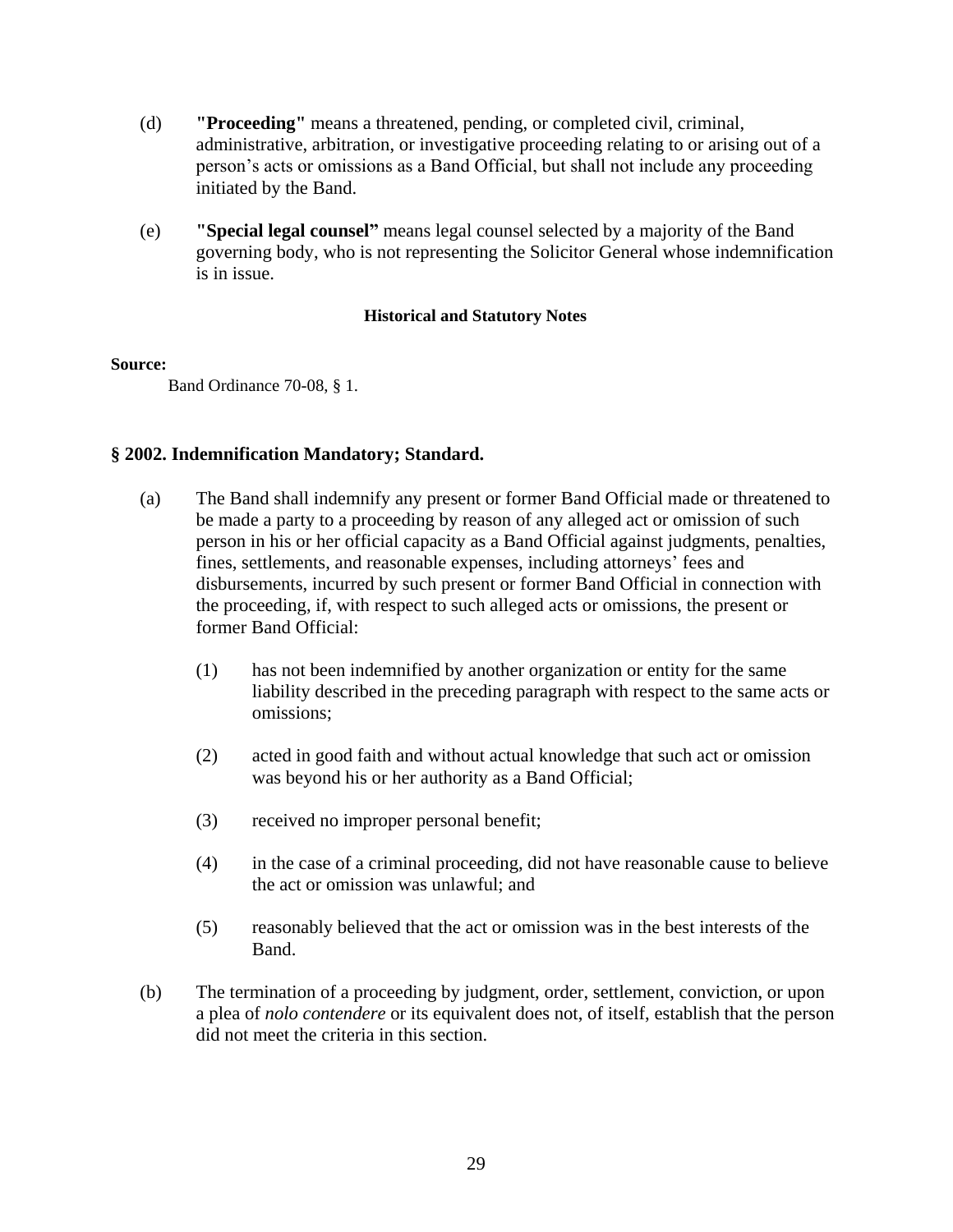#### **Source:**

Band Ordinance 70-08, § 2.

# **§ 2003. Advances.**

- (a) If a present or former Band Official is made or threatened to be made a party to a proceeding by reason of any alleged act or omission in the official capacity of such person as a Band Official, such present or former Band Official is entitled, upon written request to the Band, to payment or reimbursement by the Band of reasonable expenses, including attorneys' fees and disbursements, incurred by the person in advance of the final disposition of the proceeding:
	- (1) upon receipt by the Solicitor General of (a) a written affirmation by the person of a good faith belief that the criteria for indemnification in § 2002 of this Title have been satisfied and (b) a written undertaking by the person to repay the amounts paid or reimbursed by the Band, if it is definitively determined by the Solicitor General, or the Court of Central Jurisdiction upon appeal pursuant to § 2005 of this Title, that the criteria for indemnification have not been satisfied; and
	- (2) after a determination, pursuant to § 2005 of this Title, by the Solicitor General or Court of Central Jurisdiction, that the facts then known would not preclude indemnification under this section.
- (b) The written undertaking required by paragraph (a)(1) of this section shall be an unlimited general obligation of the person making it, but need not be secured and shall be accepted without reference to financial ability to make the repayment.
- (c) If the person seeking an advance under this section is the Solicitor General, the Solicitor General shall submit the documents described in paragraph  $(a)(1)$  of this section to special legal counsel selected by a majority of the Band governing body. Special legal counsel shall then make the initial determination described in paragraph (a)(2) of this section, subject to appeal to the Court of Central Jurisdiction pursuant to § 2005 of this Title.
- (d) If the person seeking an advance under this section is a former or present appointed official, it shall be the right of the majority of the Band governing body to decide whether such indemnification shall be approved.

#### **Historical and Statutory Notes**

# **Source:**

Band Ordinance 70-08, § 3.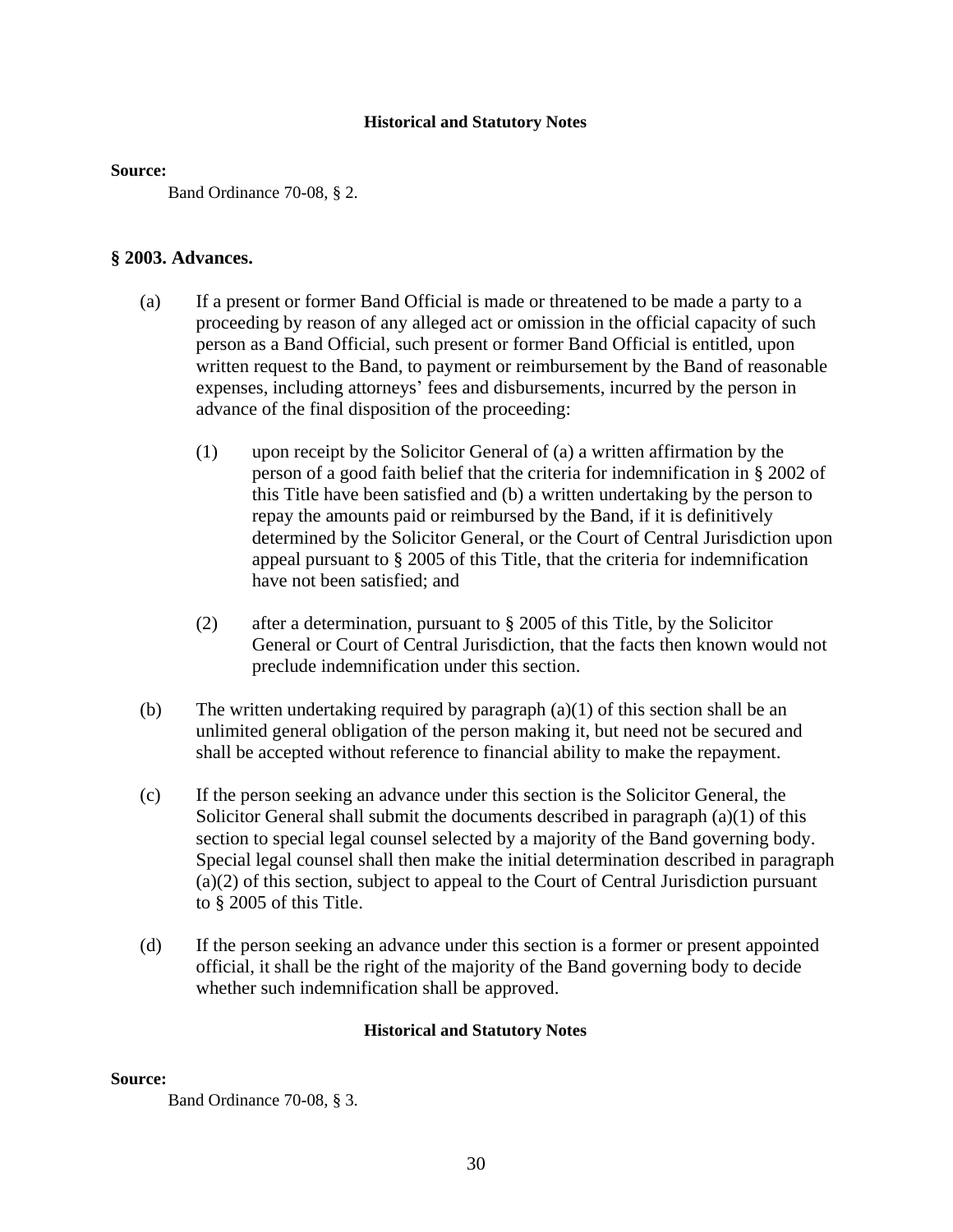## **§ 2004. Reimbursement to Witnesses.**

This section does not require, or limit the ability of, the Band to reimburse expenses, including attorneys' fees and disbursements, incurred by a person, including a present or former Band Official, in connection with an appearance as a witness in a proceeding at a time when such person has not been made or threatened to be made a party to a proceeding.

# **Historical and Statutory Notes**

#### **Source:**

Band Ordinance 70-08, § 4.

# **§ 2005. Determination of Eligibility.**

- (a) Determinations as to (i) whether the criteria set forth in § 2002 of this Title concerning indemnification of a present or former Band Official, other than the Solicitor General, have been satisfied, or (ii) whether such present or former Band Official is entitled to advances under§ 2003 of this Title shall be made:
	- (1) by the Solicitor General; or
	- (2) if an adverse determination is made by the Solicitor General, by the Court of Central Jurisdiction, upon application of the present or former Band Official and notice as the Court requires.
- (b) Determinations as to (i) whether the criteria set forth in § 2002 of this Title concerning indemnification of a present or former Solicitor General have been satisfied, or (ii) whether a present or former Solicitor General is entitled to advances under § 2003 of this Title shall be made:
	- (1) by special legal counsel; or
	- (2) if an adverse determination is made by special legal counsel, by the Court of Central Jurisdiction, upon application of the present or former Solicitor General and notice as the Court requires.

# **Historical and Statutory Notes**

# **Source:**

Band Ordinance 70-08, § 5.

# **§ 2006. Indemnification of Other Persons.**

This section does not limit the power of the Band to indemnify other persons.